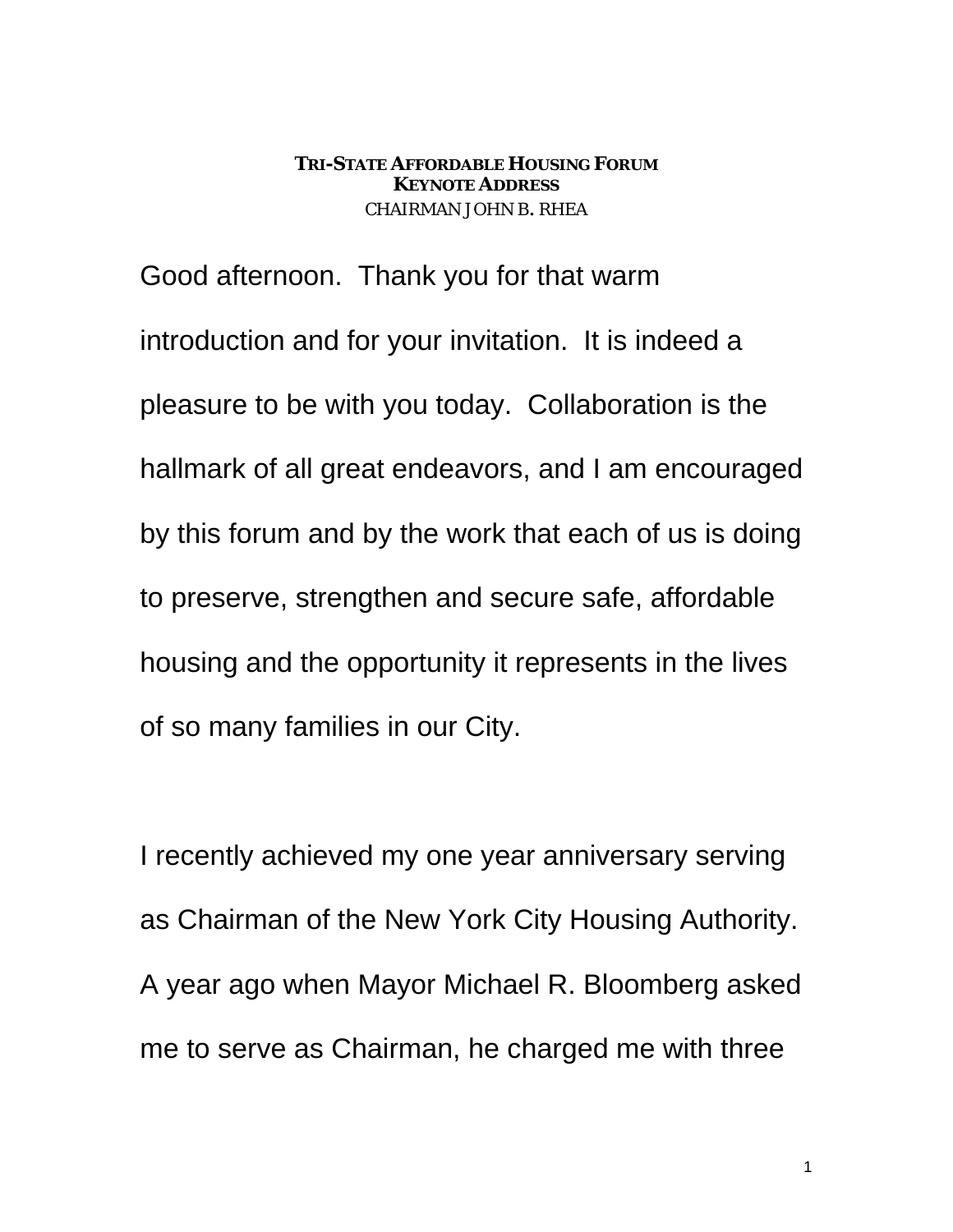tasks: secure financial stability for the Housing Authority; improve the quality of life and customer service for NYCHA residents; and forge partnerships with sister agencies and external philanthropies and other key stakeholders.

# *Reflections*

Reflecting on the year that has passed, I can say it has been an education and also a humbling experience and I am grateful to have been welcomed into the affordable housing community by so many of you. I am deeply committed to the families of NYCHA, to the staff and to the entire public and affordable housing community. Intuitively, we all know how fundamental a good home is to our quality of life, but working to secure and preserve housing for so many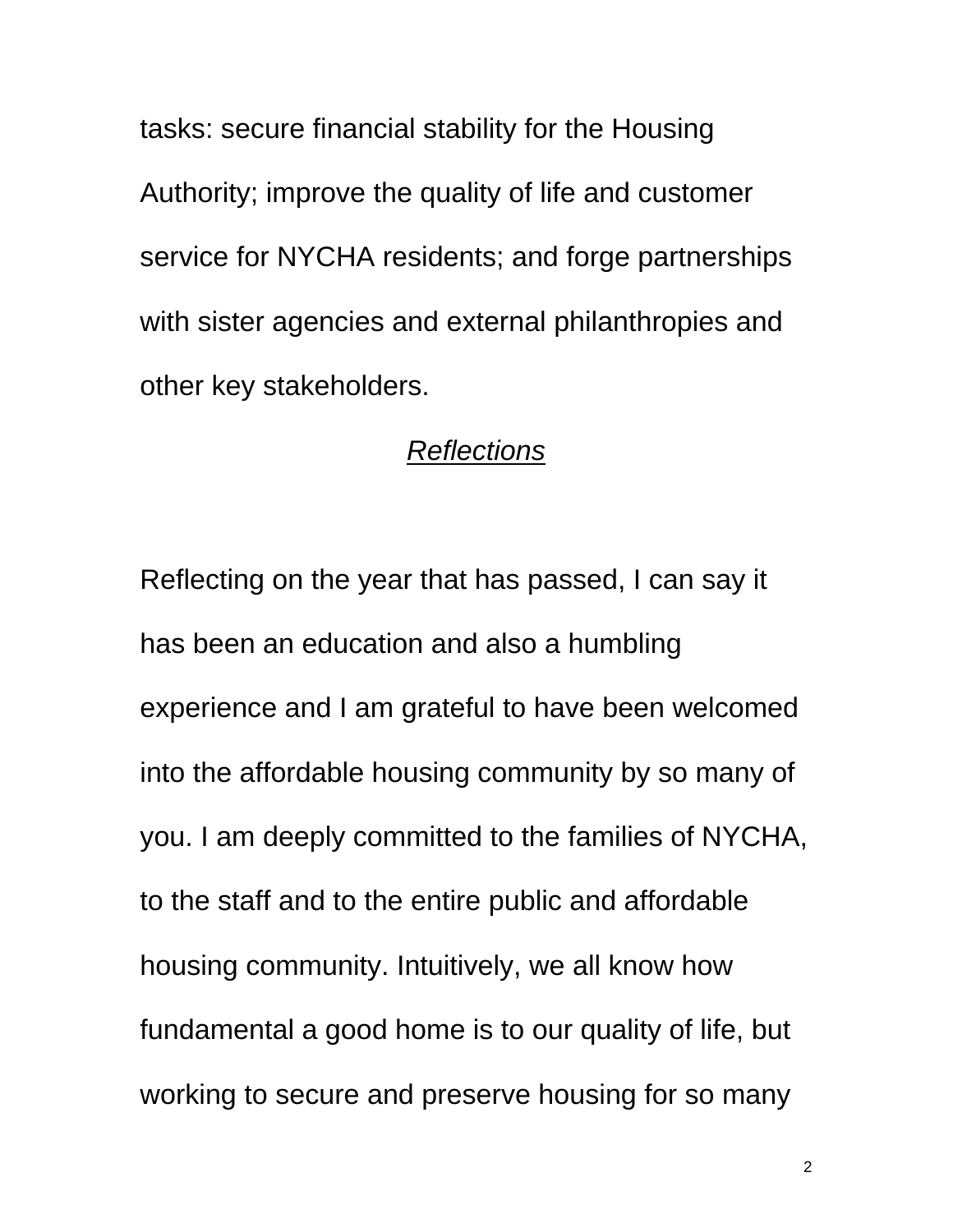children, families and seniors over the past 12 months has profoundly shaped me. As Winston Churchill said, "We shape our dwellings and afterwards our dwellings shape us." This year has provided me with one of the most meaningful journeys of my career.

So let me begin by telling you why it is vital that we preserve public housing. Public housing is a first step and a fair start for millions of Americans. In New York City alone, NYCHA serves more than 655-thousand people, including NYCHA residents and Section 8 voucher holders who collectively make their homes in 13.2 percent of the city's rental apartments and comprise 7.8 percent of the city's population. What often is not appreciated is who these residents are: they are working families, who account for nearly half

3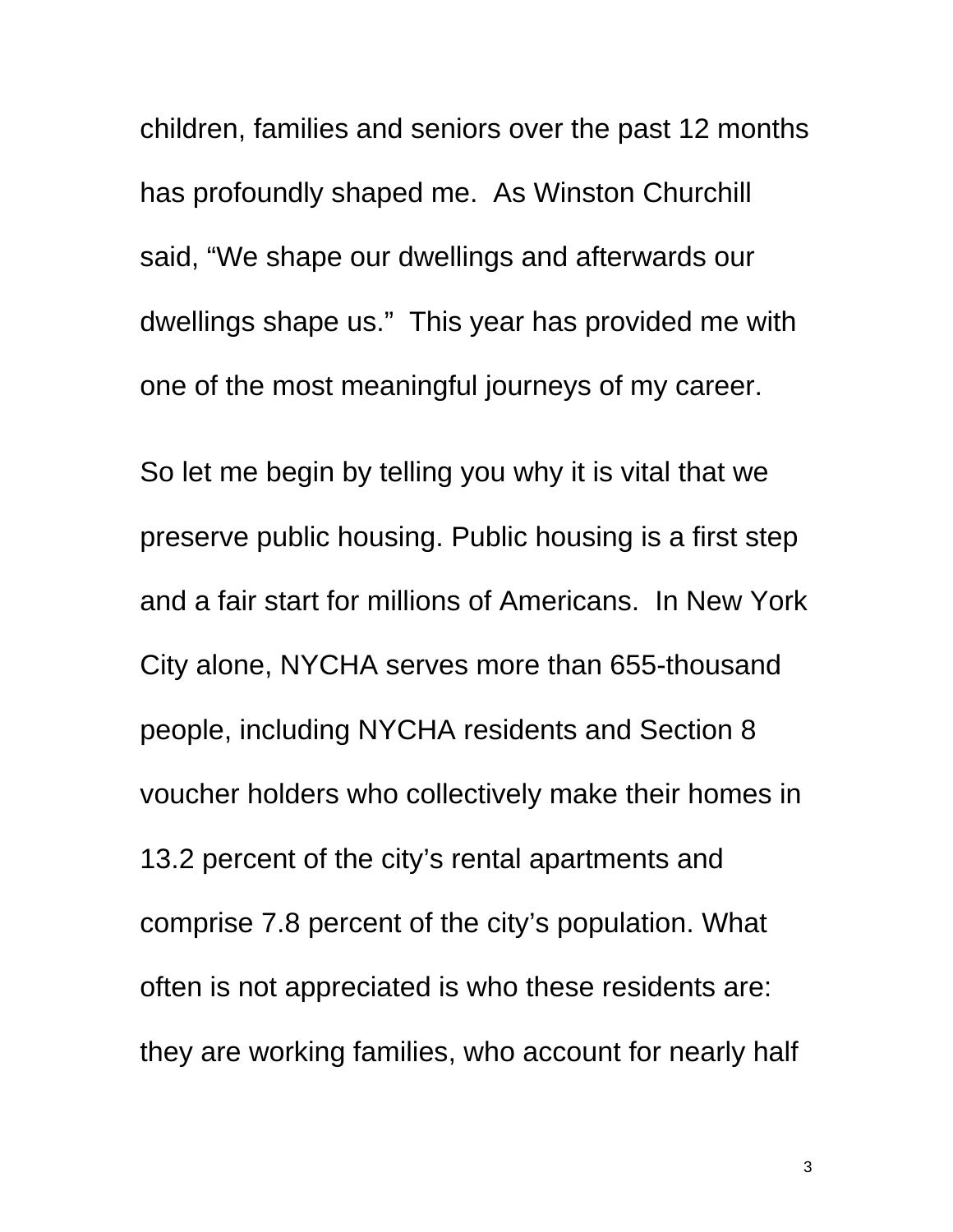our population. They are also retirees, disabled citizens, unemployed or underemployed. 41.9 percent of NYCHA residents receive Social Security, SSI, a pension, Veteran's benefits or some other form of support. They are senior citizens: 35.4 percent of our households are headed by persons over 62 years of age. And they are children: most tellingly – because they represent the future – nearly 39 percent of our residents are under 21 years of age. The issue of rent burden is addressed by maintaining rents no higher than 30 percent of a resident's income. NYCHA empowers teachers, police, nurses, clerks, hotel workers and other middle- and low- income workers to live, often, where they work and build lives for themselves and their families in the city. These families are an integral part of the vitality of the city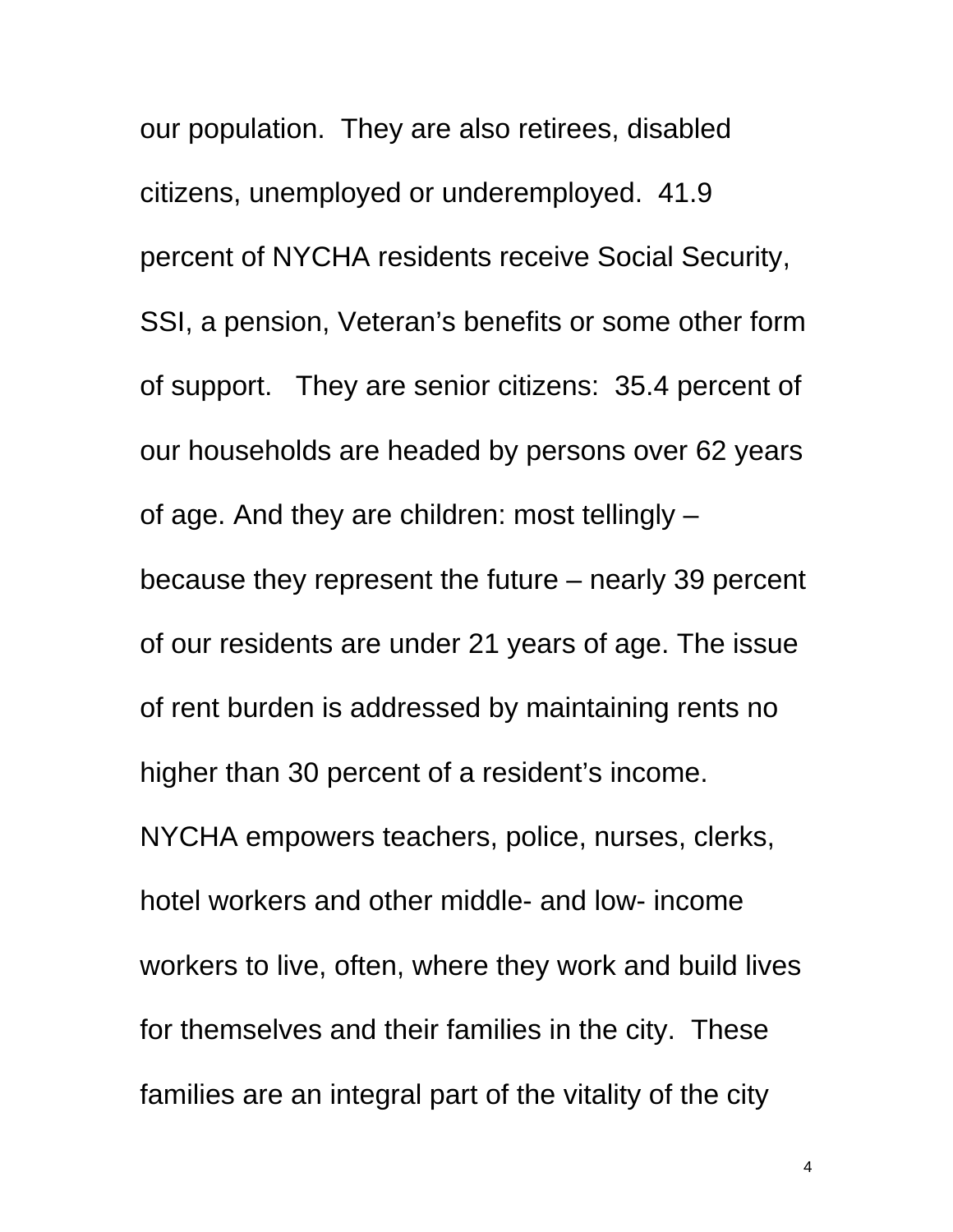we love and must be provided safe and secure, affordable housing.

In the past year, I have also had stark lessons of how much needs to be done. It is no secret that over the past two decades there has been a federal disinvestment in public housing, as well as the fact that operating subsidies from the State and the City for locally-built public housing were eliminated in recent years. At the same time, the housing stock is aging—169 developments are more than 40 years old with 25 at least 60 years old—estimates are that it would take more than \$5 billion to meet all capital needs in our five-year plan. Clearly new strategies need to be put in place to maintain and preserve these valuable public assets.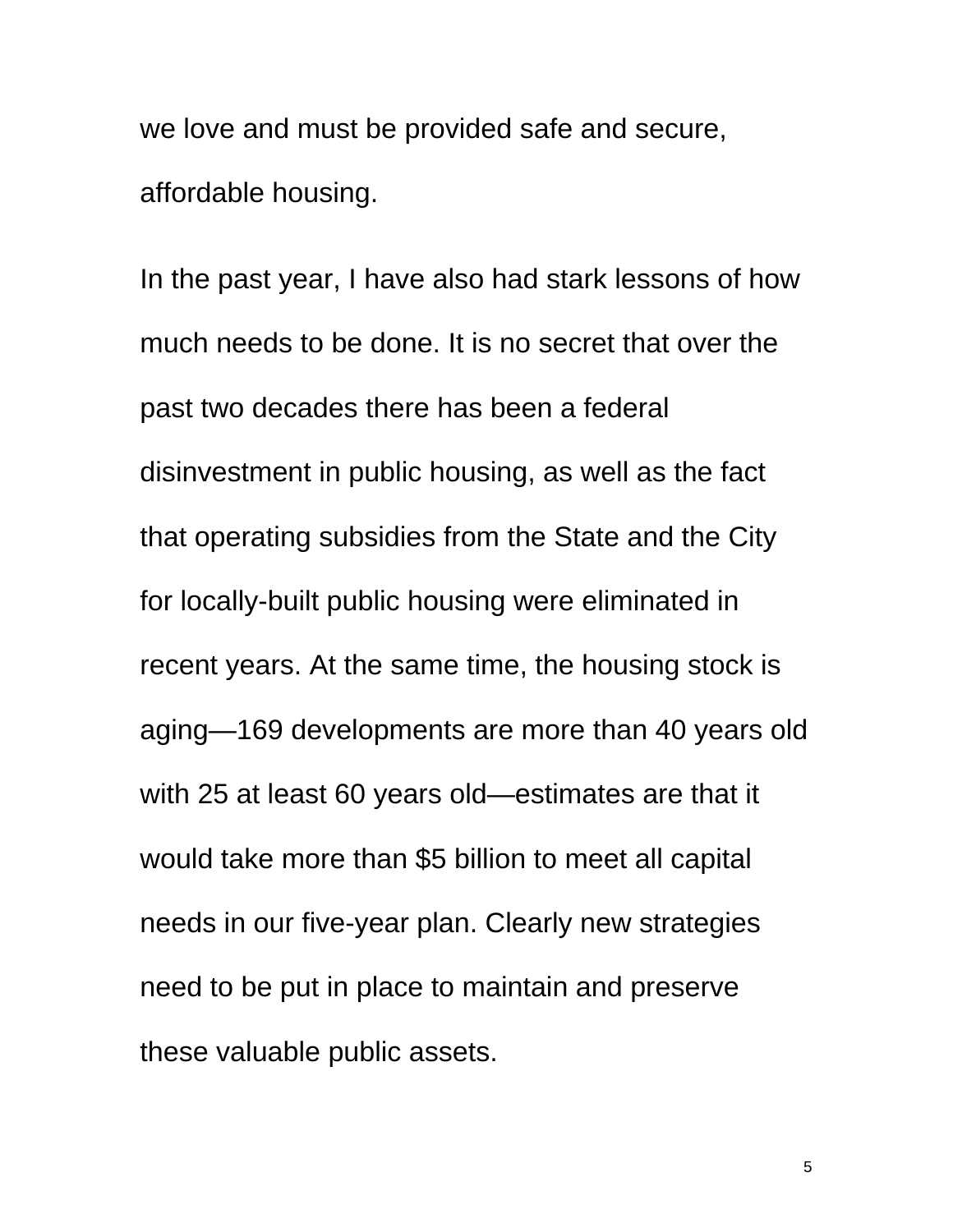Even before I started, I met with resident leadership and a range of stakeholders – some of you who are here in this room. And then on my first day I began visiting developments, community centers and program sites across the city. It was a microcosm of what was to come. In the following months, I assembled staff, and held interactive meetings with all 12,000 NYCHA employees over a two-day period and conducted numerous town halls and public hearings with residents. I met with elected officials in Washington, in Albany and here in New York City, and have had conversations with many advocates and thought leaders in the housing community. I regularly visit the developments and spend a great deal of my time studying the impact public housing has on our City.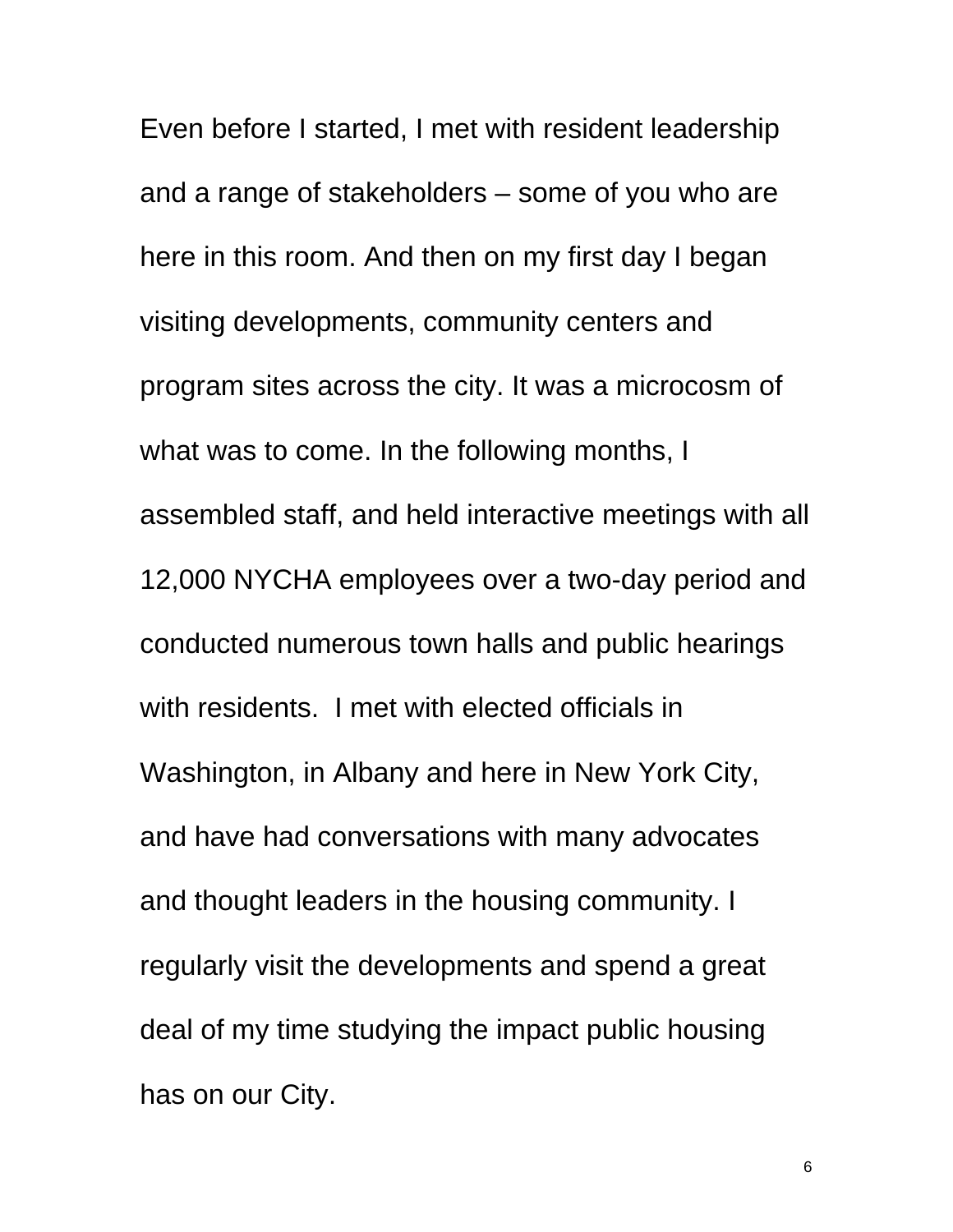Our charge is not simply to see that public housing in New York City survives—but to see that it thrives. That means that our plans for NYCHA, by definition, will be ambitious. But it also means that we have the tools at hand to achieve our goals, because we will be able to count on everyone, including you, to do their part to ensure that NYCHA and its residents succeed.

While we await the results of the current US Census, we already know that the City is growing. Many have estimated that the City needs to create as many as 500,000 units of additional housing to meet future demand. But we also know that there are only two ways to meet this need—first, build more housing; and, second, preserve and improve the City's existing housing. This is the challenge – how to accomplish

7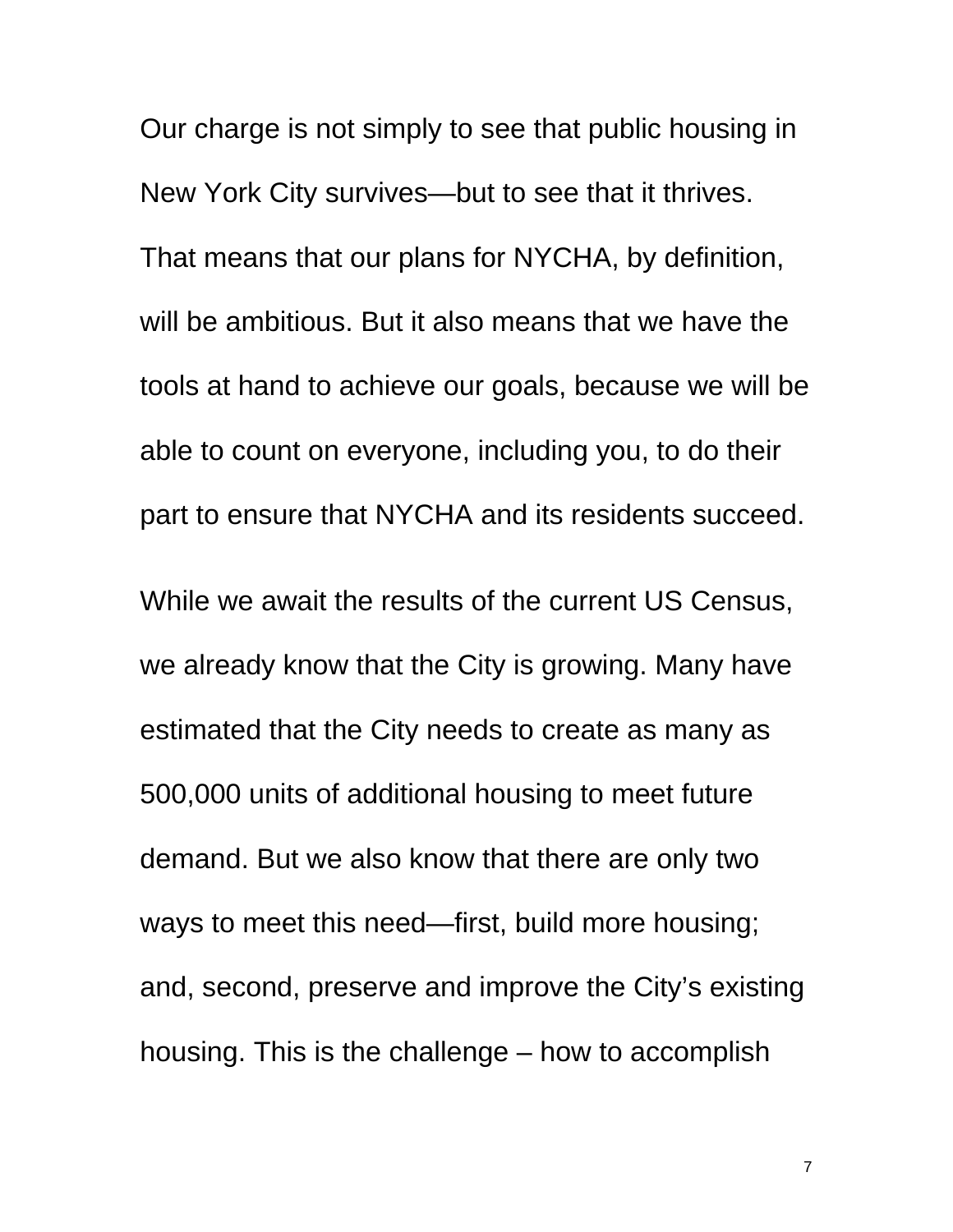this in a city that has limited private land for new development and where various financing instruments on which affordable housing plans were predicated have disappeared or become limited while the costs of development continue to increase materially. Layered on top of this are the changing demographics of special needs populations. We know our population is growing at both ends of the spectrum – people are aging and we have more youth than ever before. Sadly, despite the highly innovative work of my colleagues at City Hall, the number of New Yorkers living in homeless shelters remains at unacceptable levels. A further challenge is to develop strategies to serve the needs of returning veterans and formerly incarcerated people who are not only in search of housing, but also in need of reintegration into the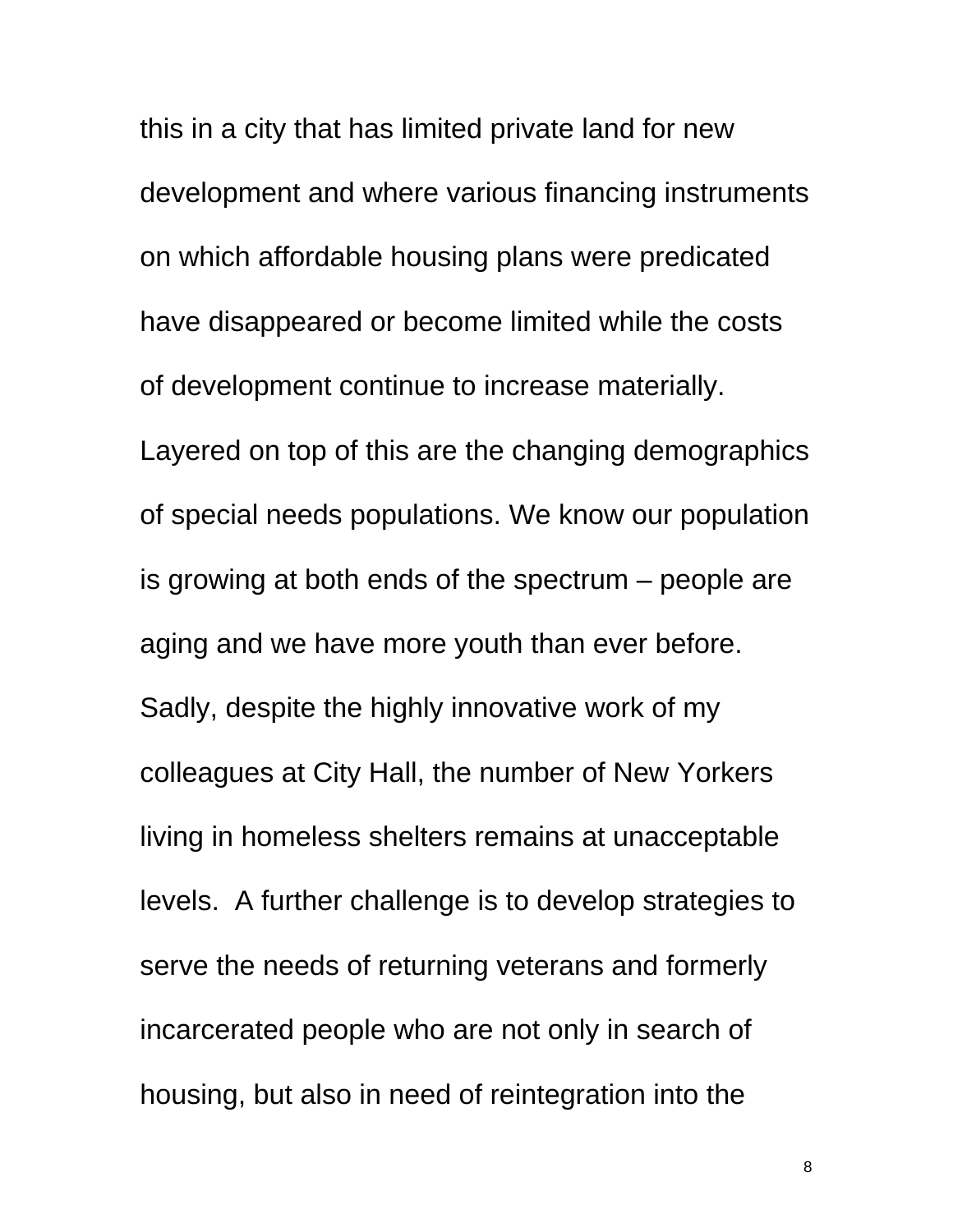workforce. We can only meet these challenges by embracing change, rethinking and redeveloping our strategies and focusing our reform efforts using the opportunities before us.

More than any other single entity in the city, NYCHA—on an impressive scale—manages housing campuses and the delivery of community services and other social assistance. Public housing is the greatest and longest lived model for affordable housing. NYCHA was created in 1934 with the objective of clearing old tenements, improving health and sanitation conditions and remaking New York as a modern city. It also knew from the beginning that low-income families needed access to resources and support to navigate a modern city. That simple

9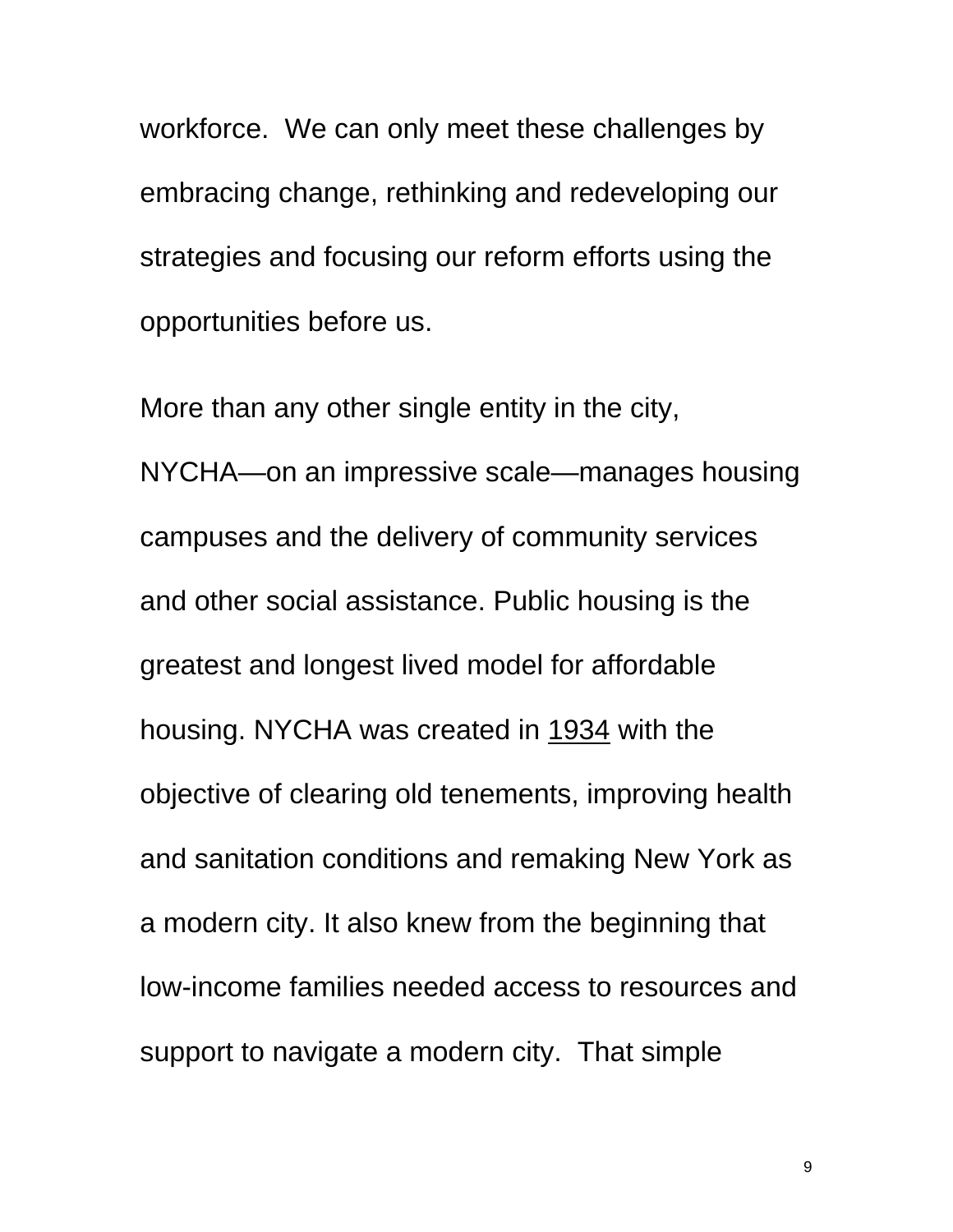concept is as real today as it's ever been. In our  $75<sup>th</sup>$ year we stand shoulder to shoulder with all our stakeholders who recognize this enduring legacy and we are eager to enter a new period of positive, transformative change and renewal.

#### *Great time to be at NYCHA*

The timing could not be better. The ancient Greeks had a word for the moment we're in—"syzygy"—which means 'the rare alignment of celestial bodies during an eclipse, influencing and changing the earth's gravitational system.' Figuratively speaking, our "planets" are now aligned for change, creativity and innovation. Let me provide some sense of how I interpret the political and social opportunities that are now before us: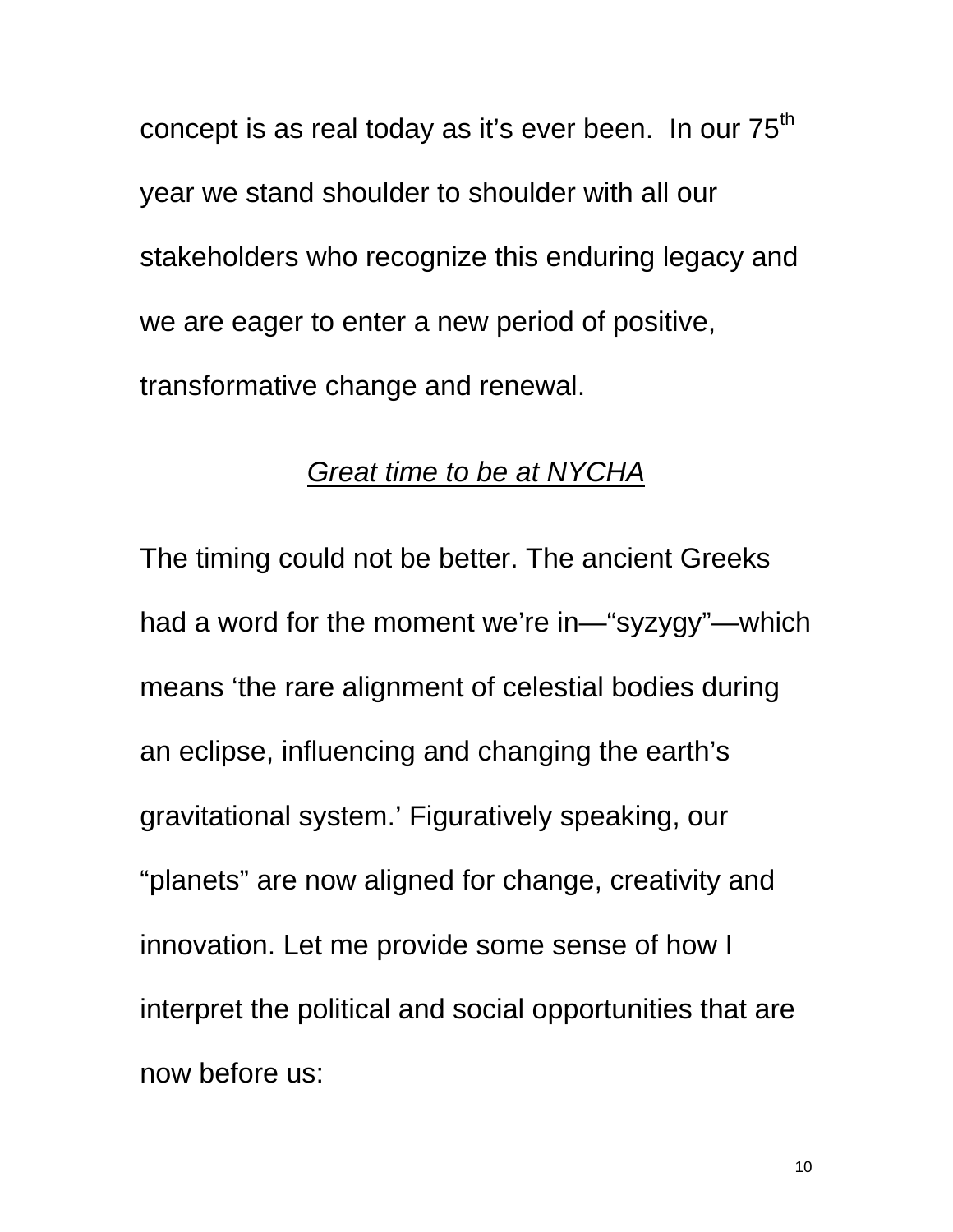First, I have received tremendous support from Mayor Bloomberg as the Housing Authority fulfills its unique role in advancing the Mayor's ambitious *New Housing Marketplace Plan* that, when fully realized, will create or preserve over 165,000 units of affordable housing by 2014 serving low- to moderate-income families or special needs communities. Under the plan 100,000 units have already been created or preserved and the City is well on its way to achieving the Mayor's target.

• In addition, the Obama Administration has demonstrated its commitment to public housing by keeping two campaign promises. For the first time in more than a decade, HUD will fully fund the formula for operating subsidy bringing much needed additional resources to maintain our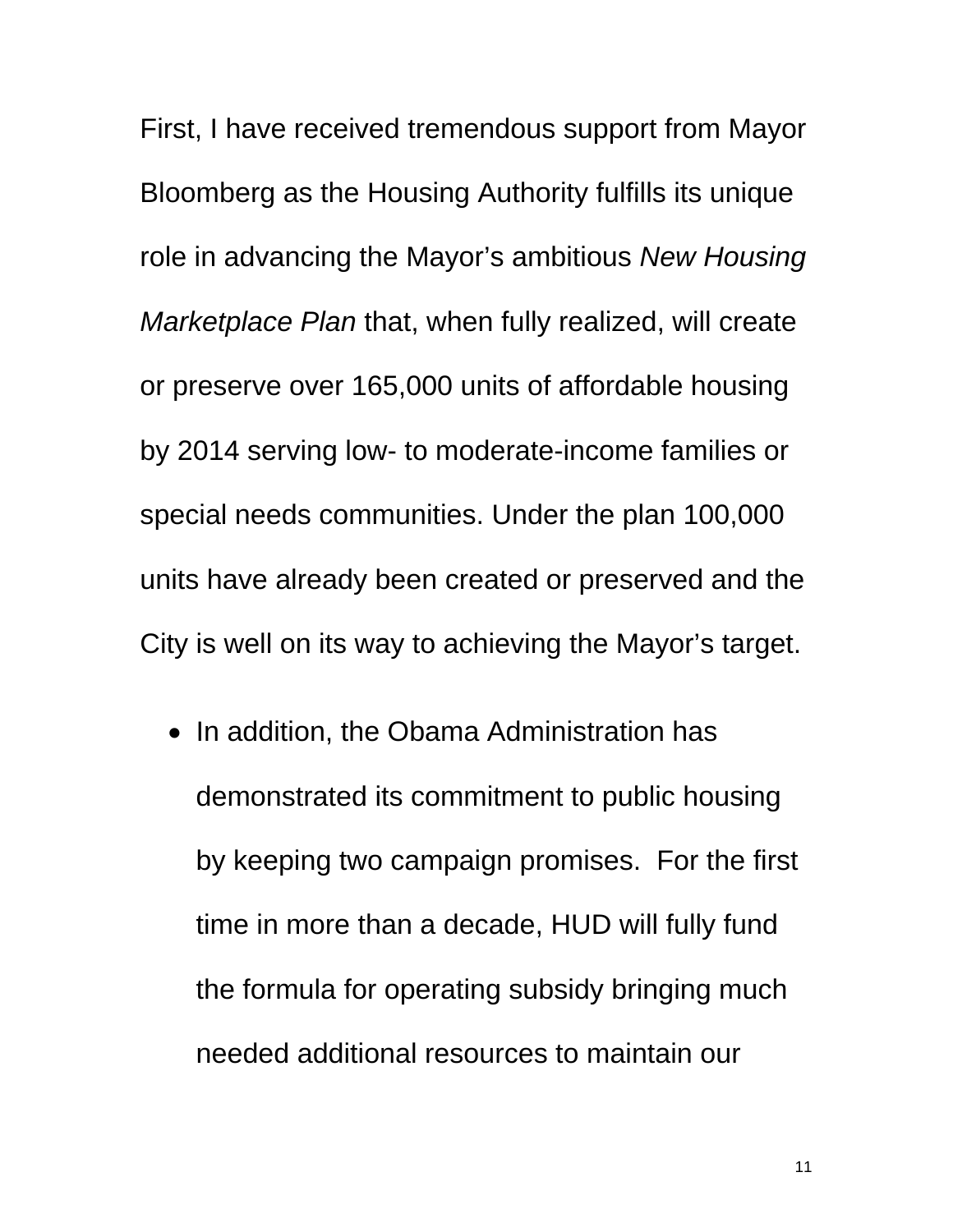developments. And, as promised, funding for public housing authorities was included in the 2009 Stimulus legislation. NYCHA received \$423 million in stimulus capital dollars that is being used to address, in part, the tremendous backlog of capital needs, including roofs, heating systems, elevators and other critical infrastructure.

 The President has launched an ambitious Urban Policy Agenda—an interdisciplinary approach to community development involving public, private, and nonprofit institutions. Already, HUD is modifying its Section 202 Housing for the Elderly program to align the program's regulatory and financing requirements with today's market, ultimately streamlining 202 to make it more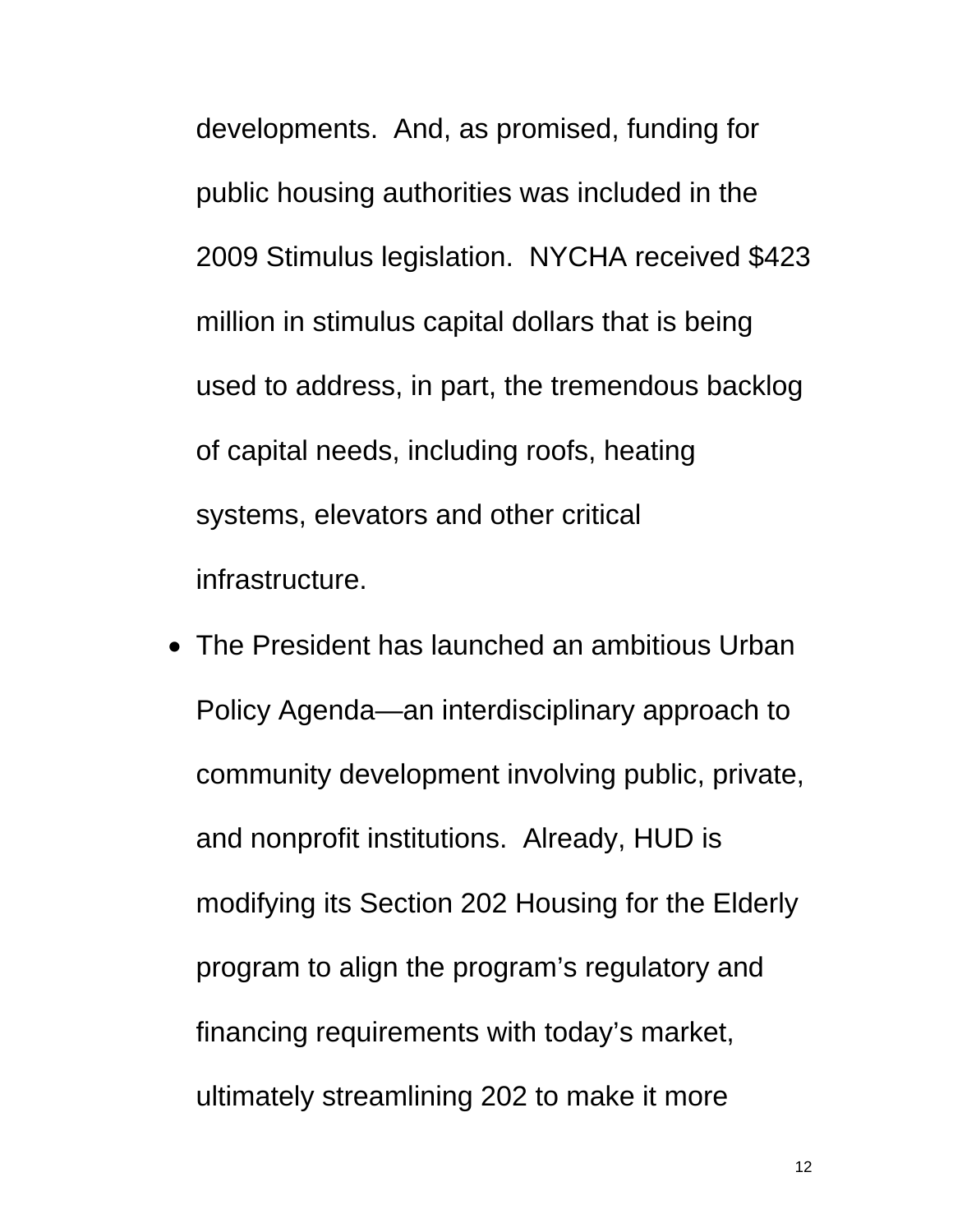market friendly. The Administration's Choice Neighborhoods Initiative is committed to investing resources in underserved areas to develop schools, clinics, grocery stores and other valuable entities that are the pillars of strong, viable communities. They have proposed the Housing Trust Fund, essentially making available billions of dollars in additional support for cities and municipalities to both preserve existing affordable housing while also facilitating an environment where new housing will be created.

• Most important, there is a national reset emerging in the wake of the mortgage and banking crisis. In recognition that home ownership, while a worthy goal, is not the best solution for every family, there is a more focused,

13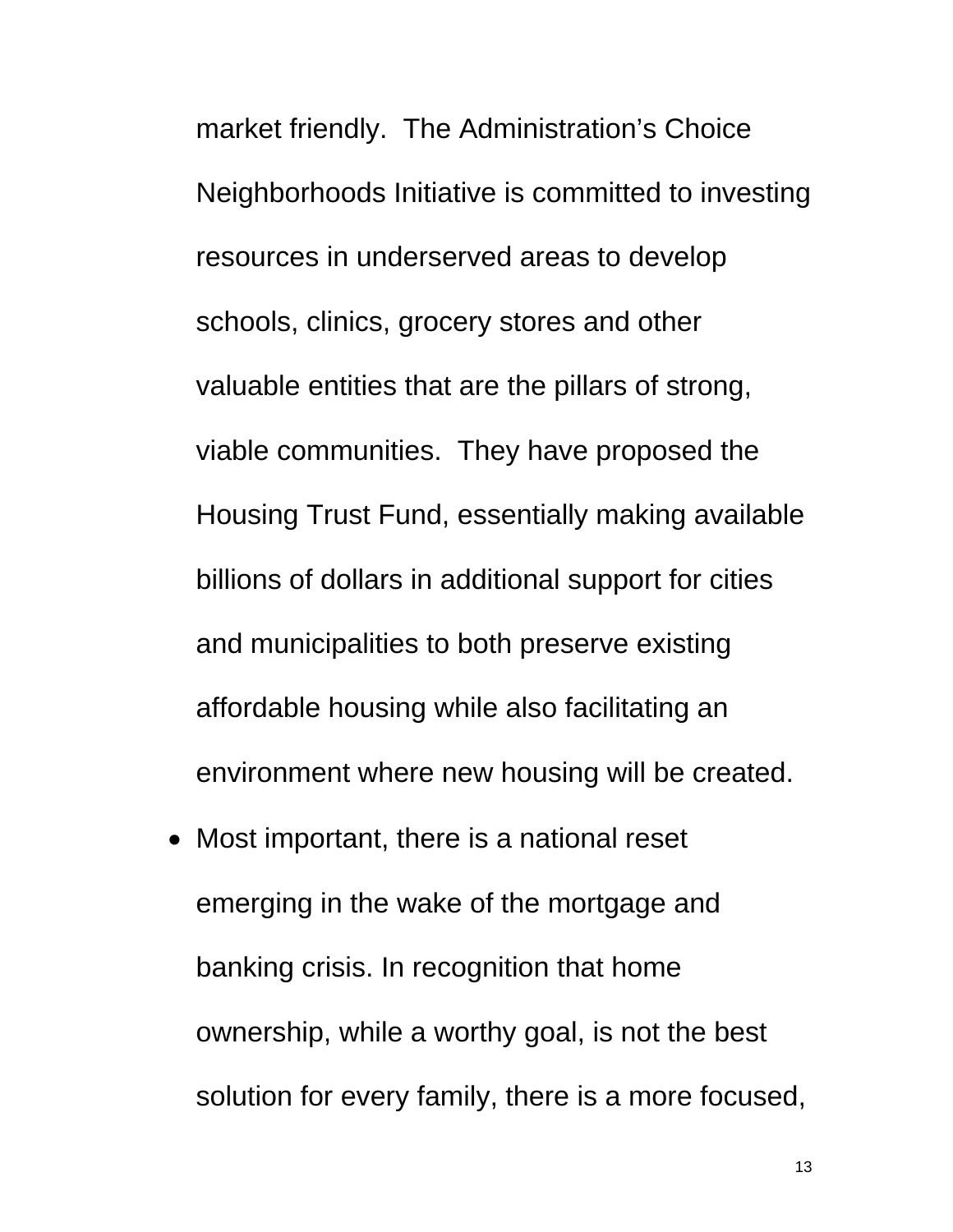renewed commitment to provide stable, affordable rental housing for more working Americans. To that end, a number of other innovative tools are being created—on the local level and nationally—to bring real, high quality resources to traditionally underserved communities to revitalize and transform them.

 For example, HUD has embarked on an effort to change the very foundation of how it regulates and delivers rental assistance. Two weeks ago, a radical overhaul of how the government houses its poorest citizens was proposed by HUD Secretary Donovan—the most significant in its history. The Transforming Rental Assistance (TRA) proposal addresses the complexity of HUD's myriad programs, merges several funding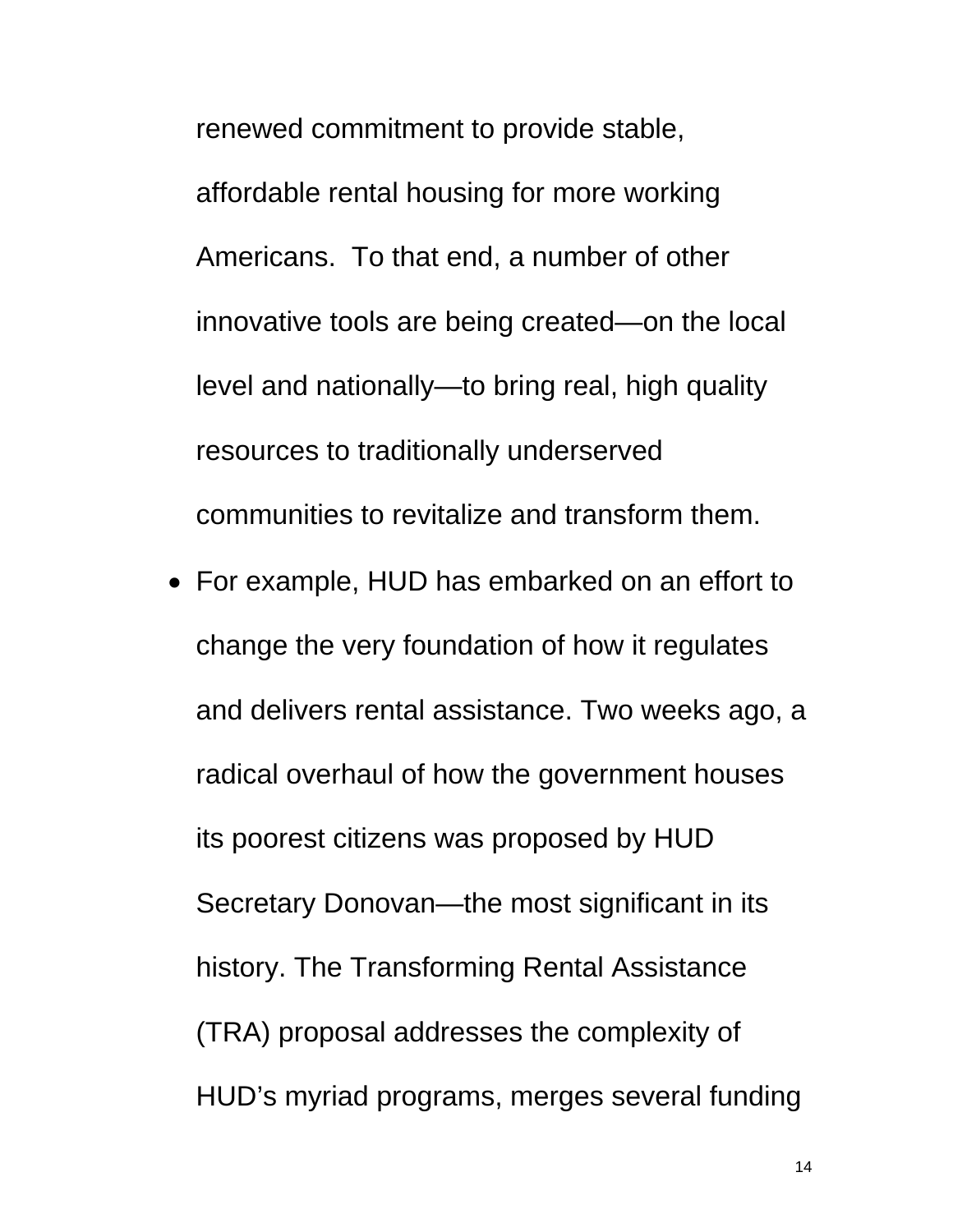streams into one, increases the social and physical mobility of public housing residents and attracts private investment to help address the current capital backlog of nearly \$20 billion nationwide. I took the opportunity to go to Washington to testify before Congress in support of this plan.

# *Seizing the day*

The challenge before us is clear: how to take meaningful, lasting advantage of this favorable moment now before us. In order to fully exploit these opportunities we first need to *internally* capitalize our environment at NYCHA.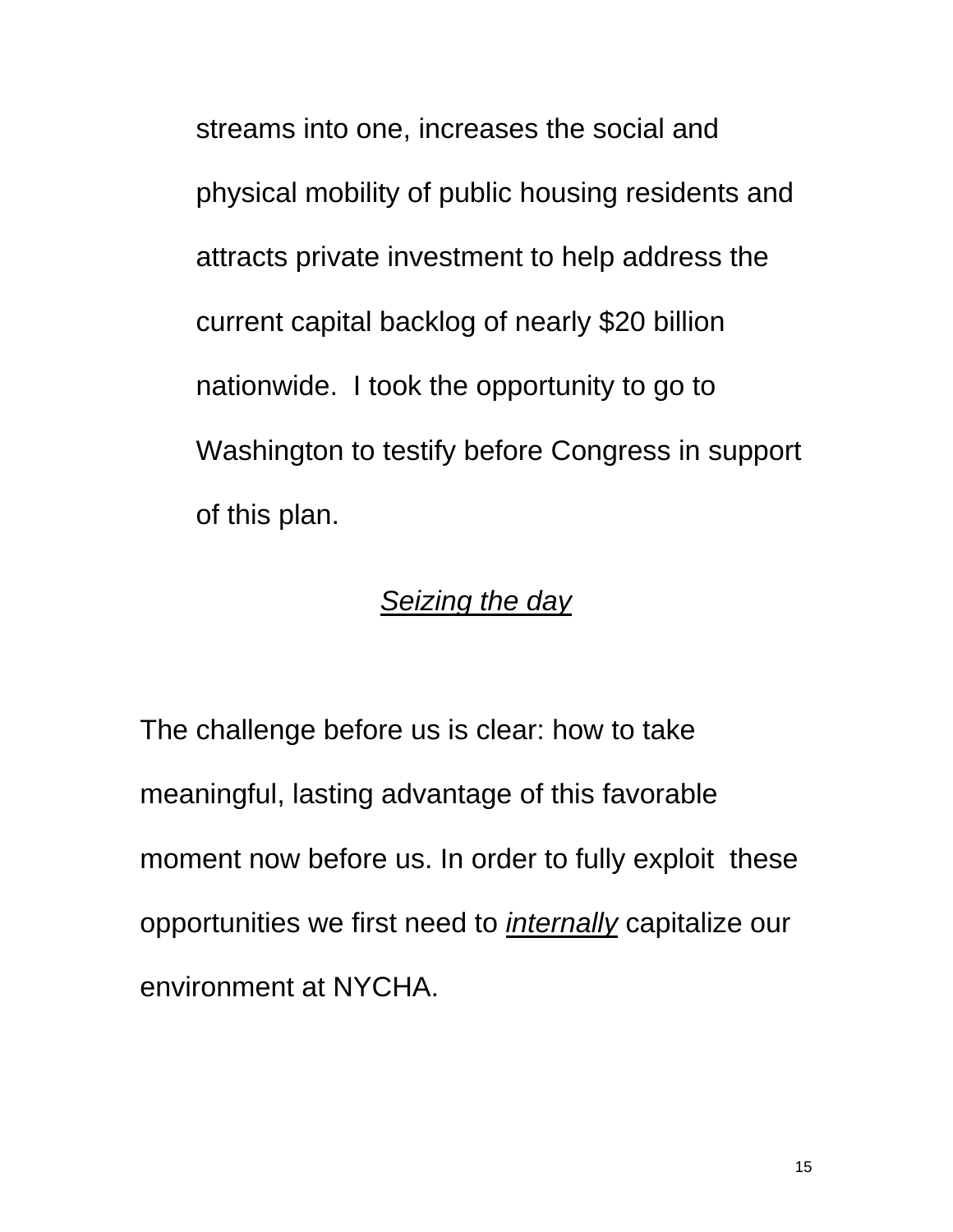- We are addressing our own cultural impediments, learning to be less insular, while breaking down departmental and programmatic silos and building a flatter organizational structure. We are aggressively seeking opportunities to embrace innovation and become both quicker and more nimble in responding to all current and future crises.
- We have recognized and supported the accumulated experience and knowledge of our senior staff while simultaneously recruiting new talent from other industries and cities—many of whom have tackled and helped solve similar challenges—to join our team and provide a fresh perspective unencumbered by entrenched alliances or long-standing battle lines.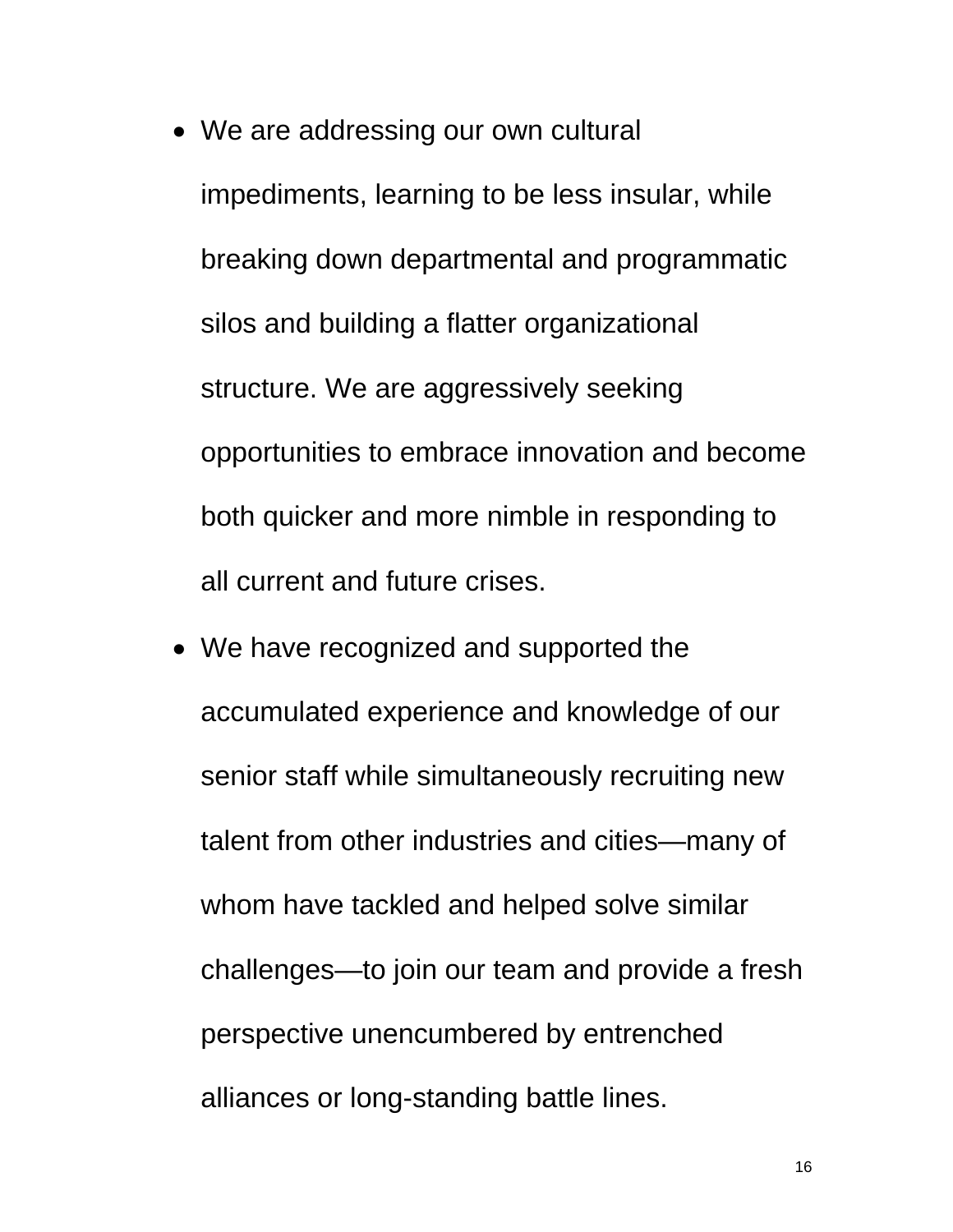- We are embracing initiatives and taking old philosophies in new directions that bring with them some inherent risk. For example, we are working with the NYC Department of City Planning to analyze the potential benefits of restoring the street grid at some of our large "tower-in-the park" campuses. Similarly, in Brownsville, while we will demolish Prospect Plaza's remaining towers, we are working with residents to seize the opportunity to build modern affordable housing that is both integral to the surrounding neighborhood and makes connections within the wider community.
- We have implemented a Green Agenda to reduce our carbon footprint, upgrade our systems and lower energy costs using radical,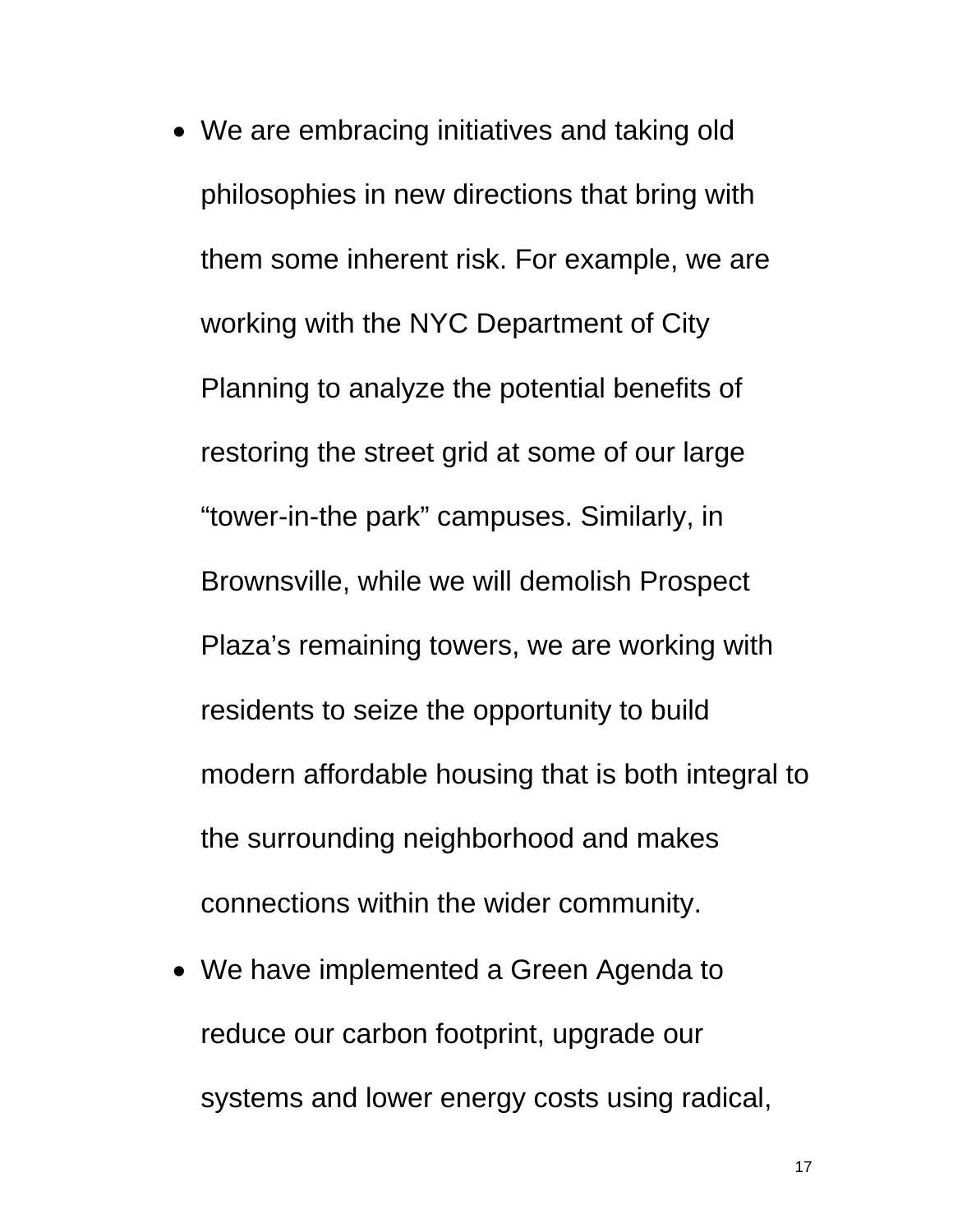cutting edge technology. 80 percent of the pollution in New York City comes from buildings. NYCHA spends more than a half billion dollars each year on utilities—so while this issue is vital to the health of our city and planet, it is vital to NYCHA's financial health, as well.

• Most important, we approach each new challenge as a potential partner. NYCHA remains committed to galvanizing other city agencies to enhance services and to improve the quality of life for our residents. And we are developing integrated, people-driven solutions that will allow us to engage with potential partners in the public, private and nonprofit sectors because we recognize that our mission of serving some of our most vulnerable fellow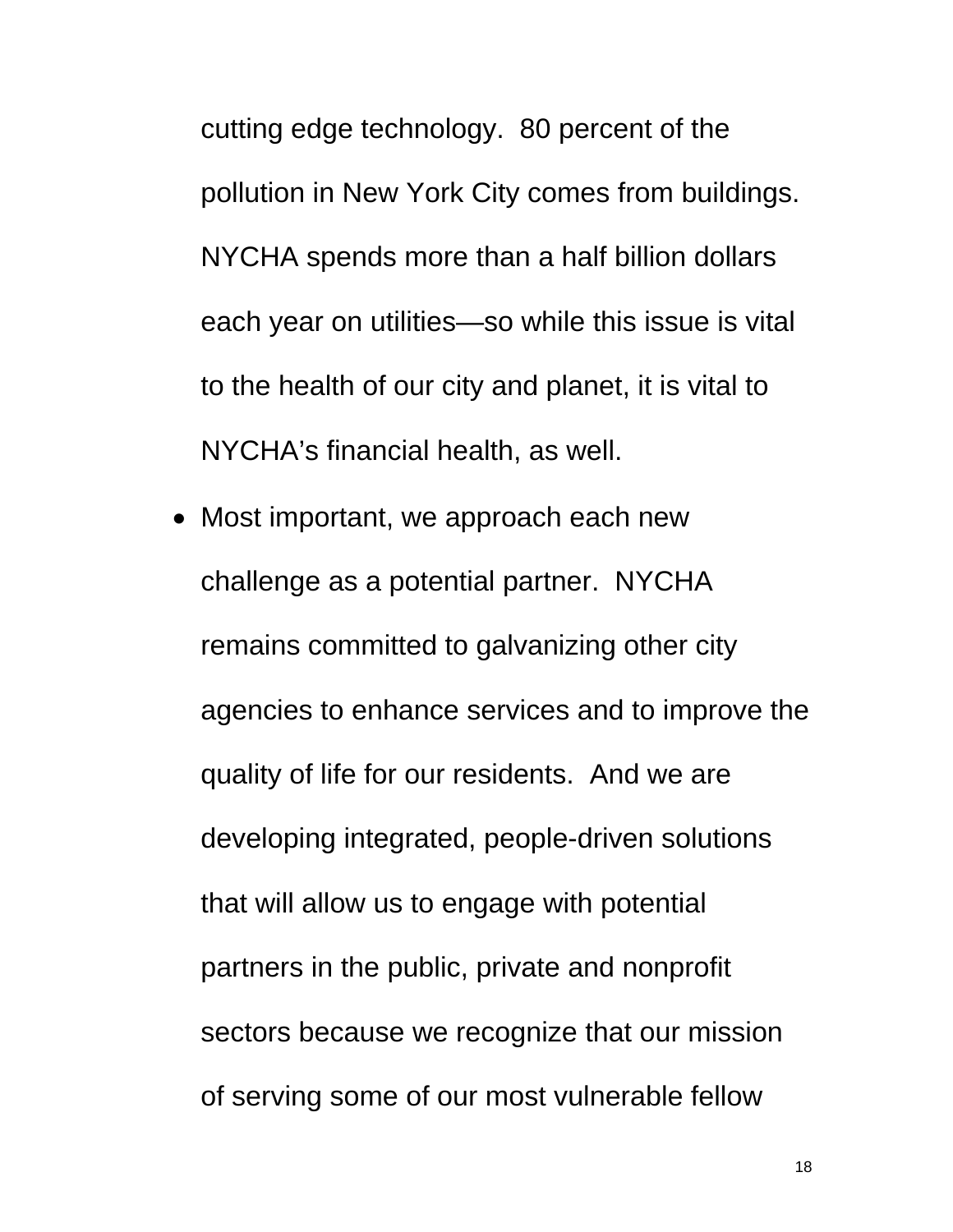citizens is both too important and too extensive to achieve alone. As I mentioned, NYCHA touches the lives of nearly 700-thousand New Yorkers throughout the five boroughs every day. We are using our scale and our platform to attract top flight philanthropists, corporations and social entrepreneurs who are committed to our cause and passionate about building strong communities.

*Early signs of progress*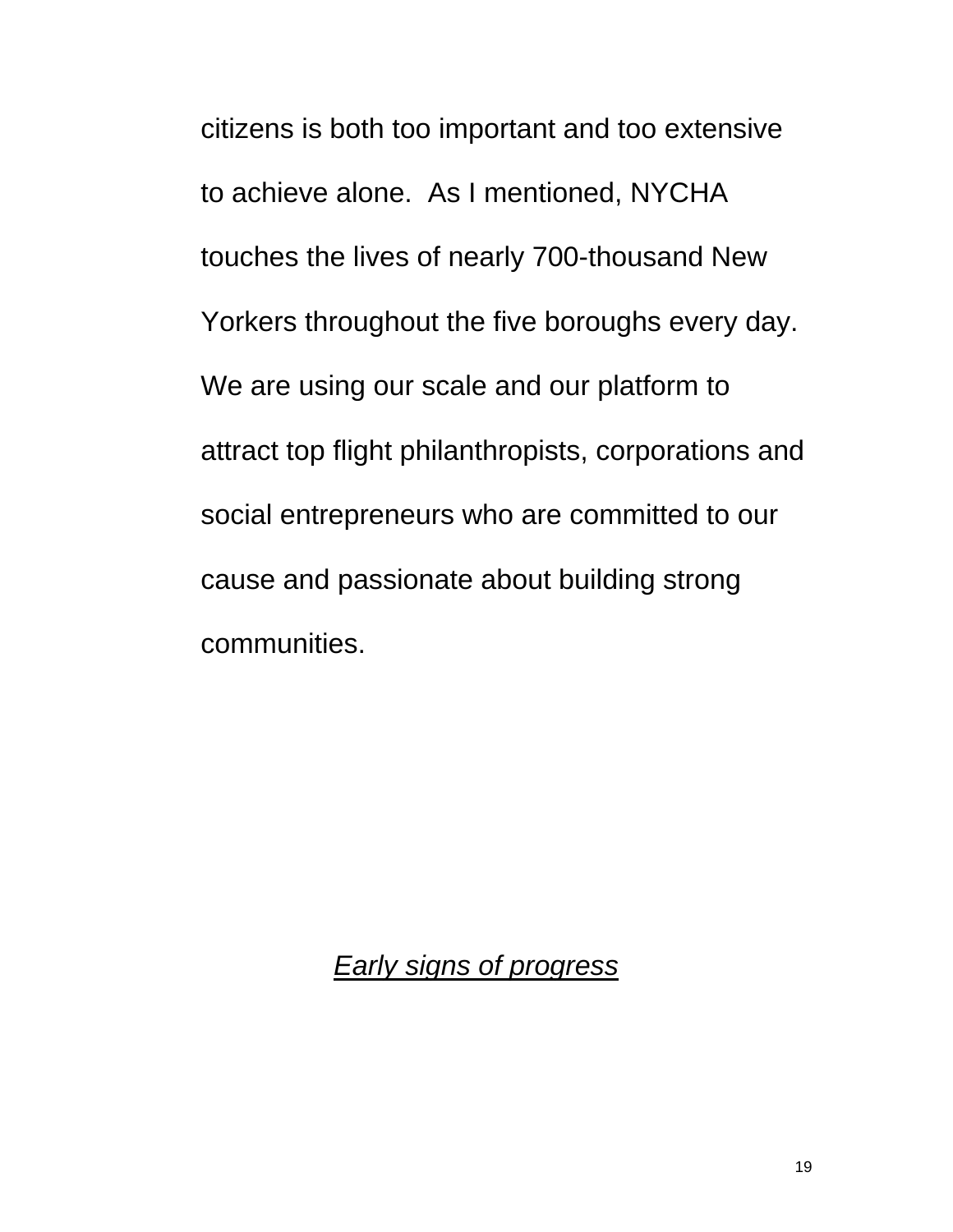As we have seen in this new century, much can happen in a single year. I am pleased to report that, already, NYCHA is seeing encouraging, early signs of success.

 We began an *internal* dialogue both within and across departments and also with our most important partner—NYCHA residents. I implemented a Chairman's blog so that there could be a pointed conversation among the staff on specific topics. And we brokered a community-building conversation between our residents and the New York Police Department (NYPD) to see how we can better protect NYCHA families, while simultaneously improving the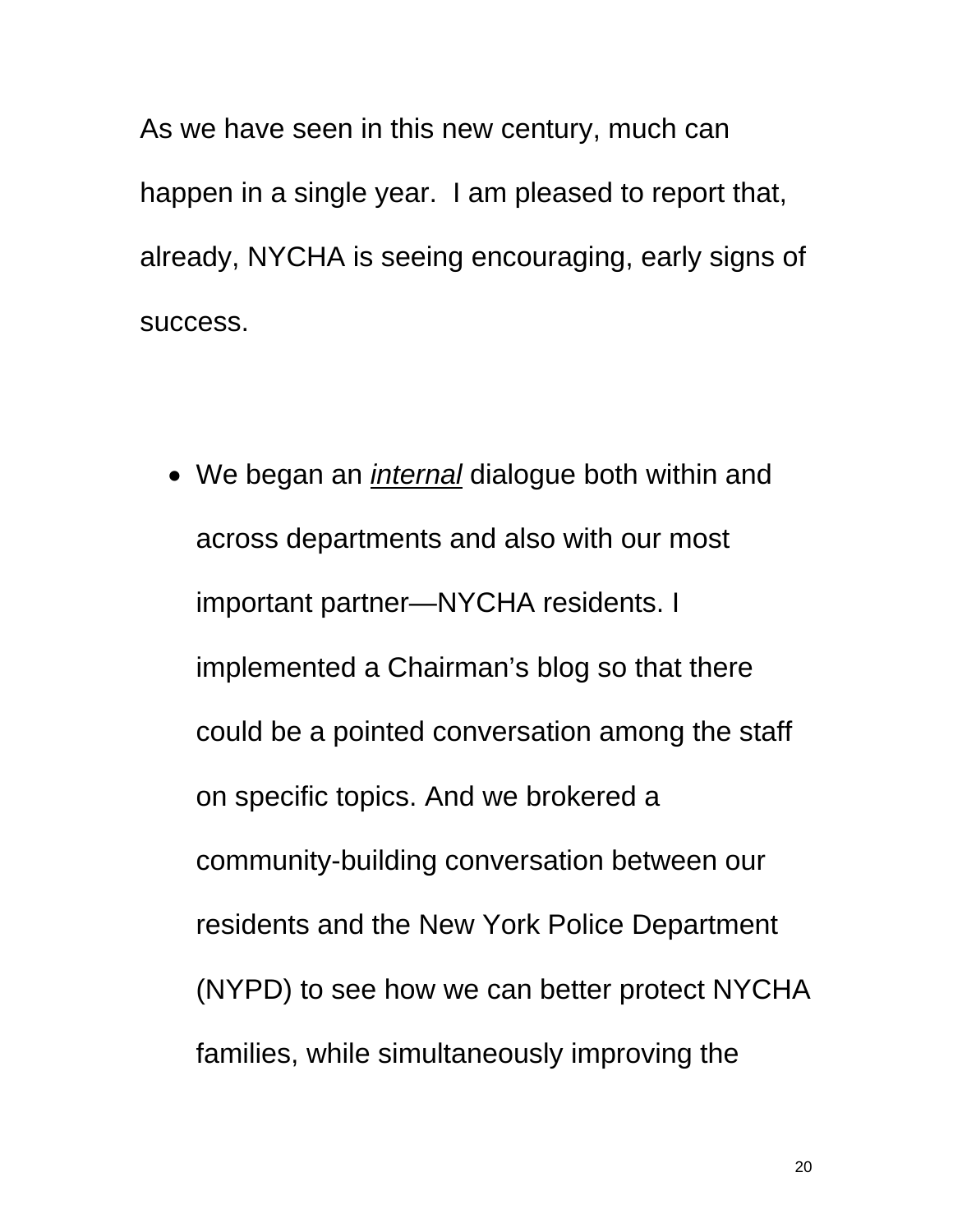resident-police officer relationship. After listening to resident, employee and police officer concerns, and engaging Commissioner Raymond Kelly, I formed the Safety and Security Taskforce and staffed it with resident leaders, NYCHA managers and NYPD top brass and charged the team to design and implement measures that make NYCHA communities safer and everyone more accountable.

 We also started an external conversation with key partners and stakeholders. Early in my tenure, I created the Office of Public-Private Partnerships and recruited a City Hall veteran to lead our effort. Already, the Office has embarked on the creation of a new Charter School in partnership with the Harlem Children's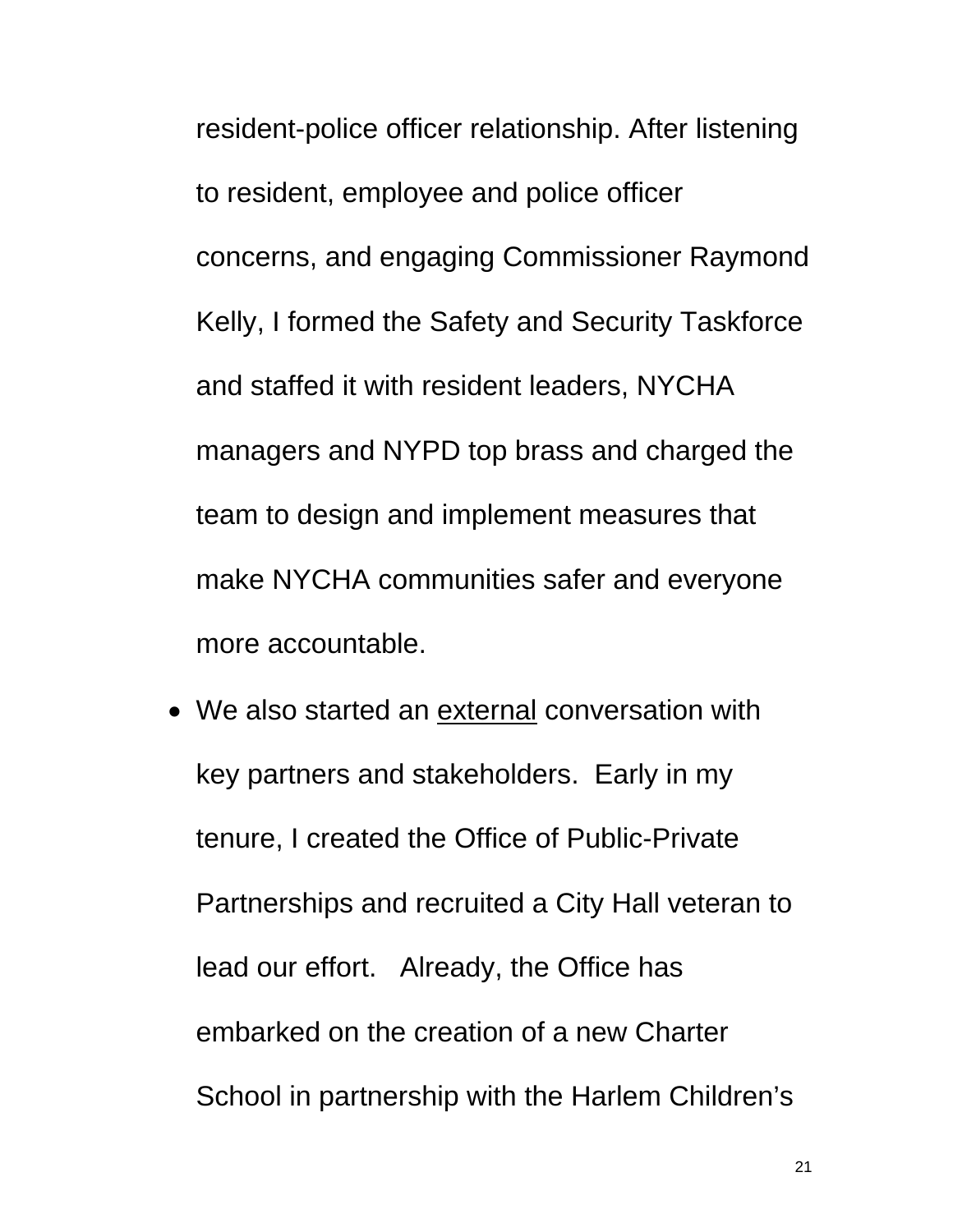Zone and their President and CEO Geoffrey Canada at NYCHA's St. Nicholas Houses. Additionally, we formed a partnership with the Robin Hood Foundation to establish a cuttingedge training academy to prepare public housing residents for jobs within NYCHA, with our contractors and, later to come, in the wider private market. Through such partnerships we hope to continue to expand job creation, promote educational opportunity, increase access to community health care, foster the integration of food and retail markets in our communities, and further revitalize NYCHA neighborhoods for all NYCHA families.

 We have also tackled our finances and the structural deficit that NYCHA managed in the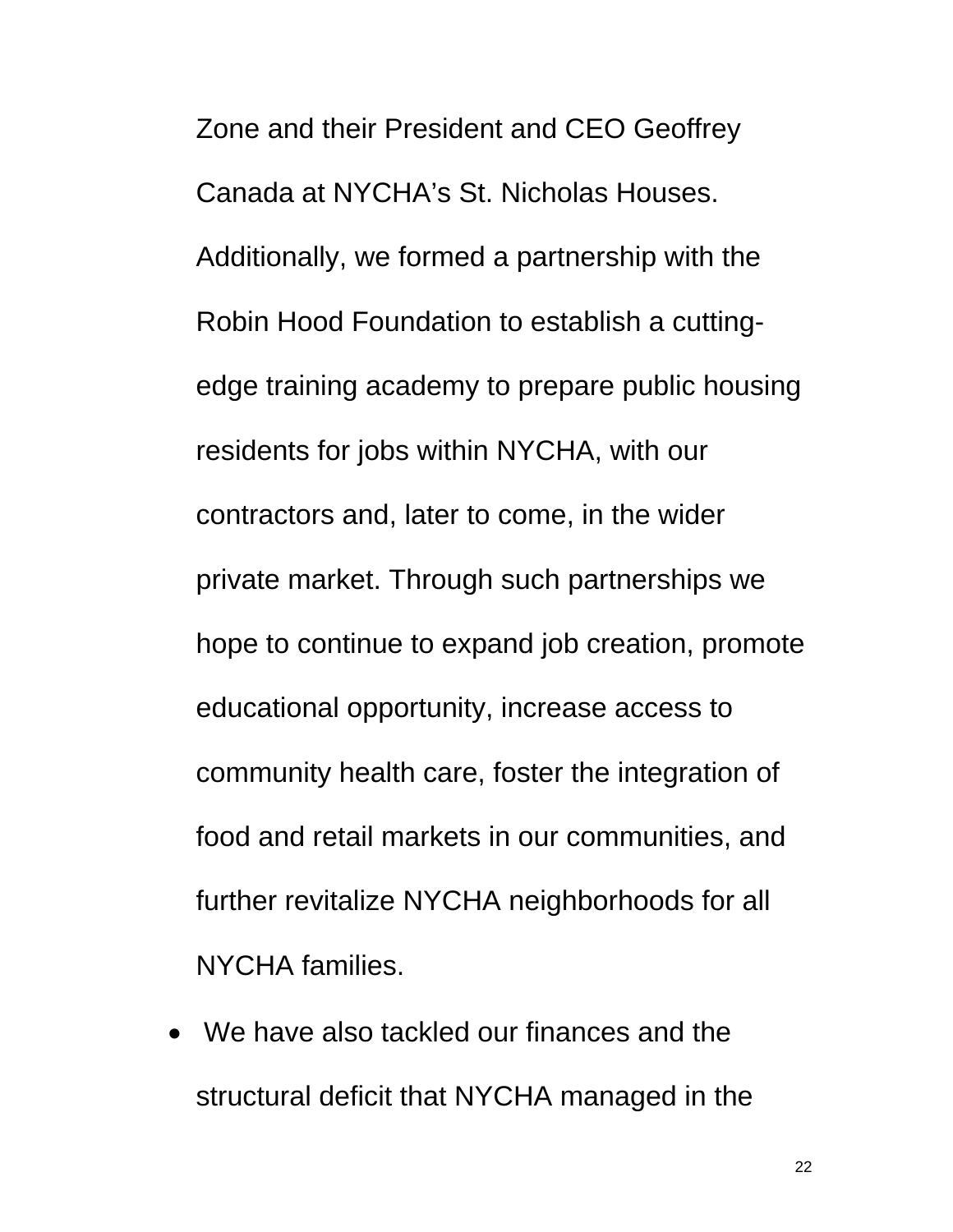face of declining aid and increasing nondiscretionary costs. I am pleased to announce that for the first time in many years we have a balanced budget. And we are eliminating the deficit in the Section 8 program and expect to resume our leasing activities in the next six months.

 What has received the most attention in recent months was NYCHA's signal achievement in successfully federalizing the 21 State- and Citybuilt developments. NYCHA moved aggressively to "federalize" 20-thousand units that were originally built by the State or the City but for which there was no permanent operating or capital subsidy, thereby making them the single largest contributor to NYCHA's structural deficit.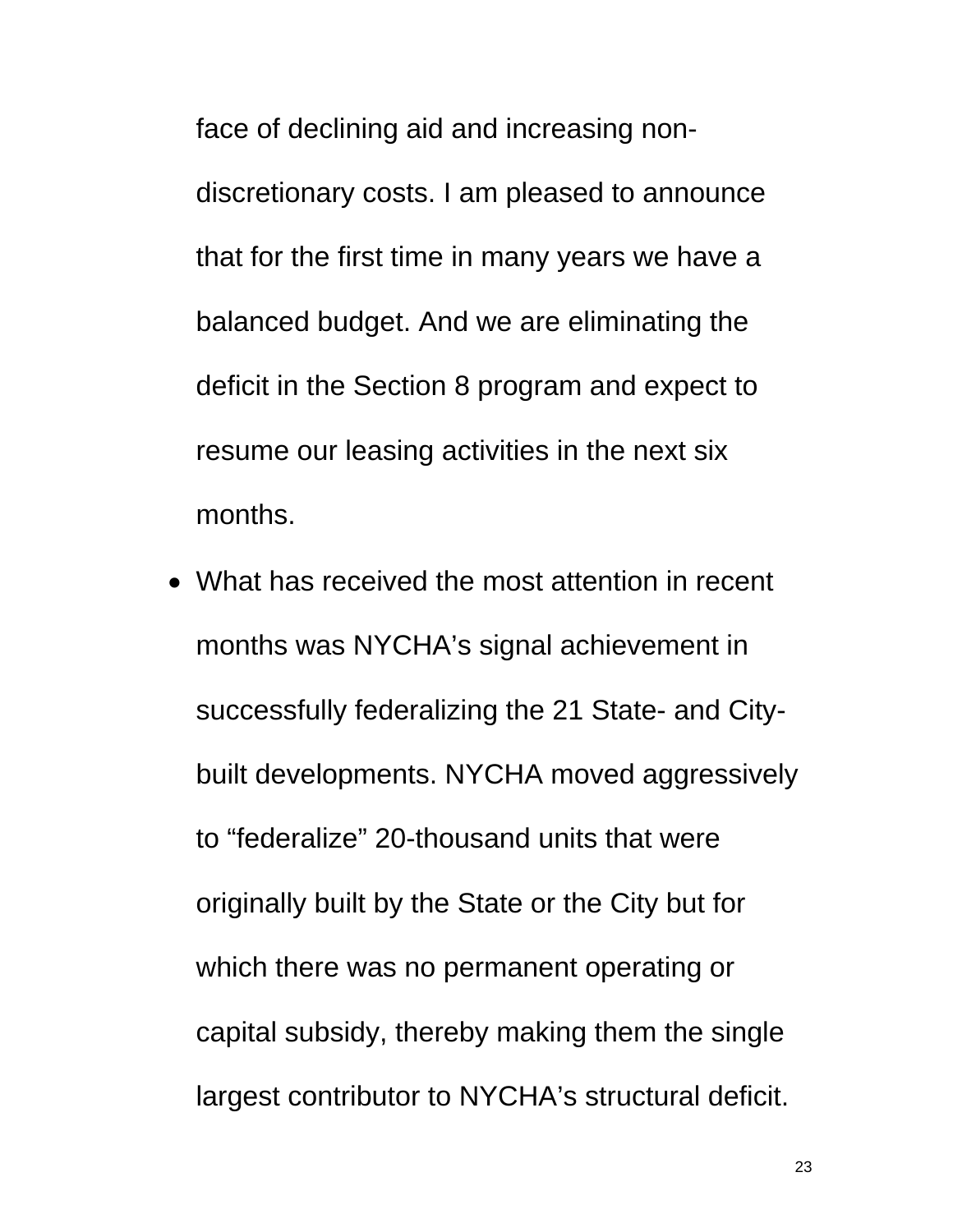Through an unprecedented mixed-finance modernization plan, we were able to bring these properties into the federal program and ensure \$250 million of immediate modernization work and an additional annual funding stream of \$65 million. It was a collaborative effort, merging the expertise of NYCHA managers with our colleagues at City Hall and in state and federal government, and at the New York City Housing Development Corporation (HDC) and the Department of Housing Preservation and Development (HPD), Citi Bank and the Housing Development Fund. And it could not have been achieved without the support of our residents who were with us every step of the way, making known their support for this undertaking.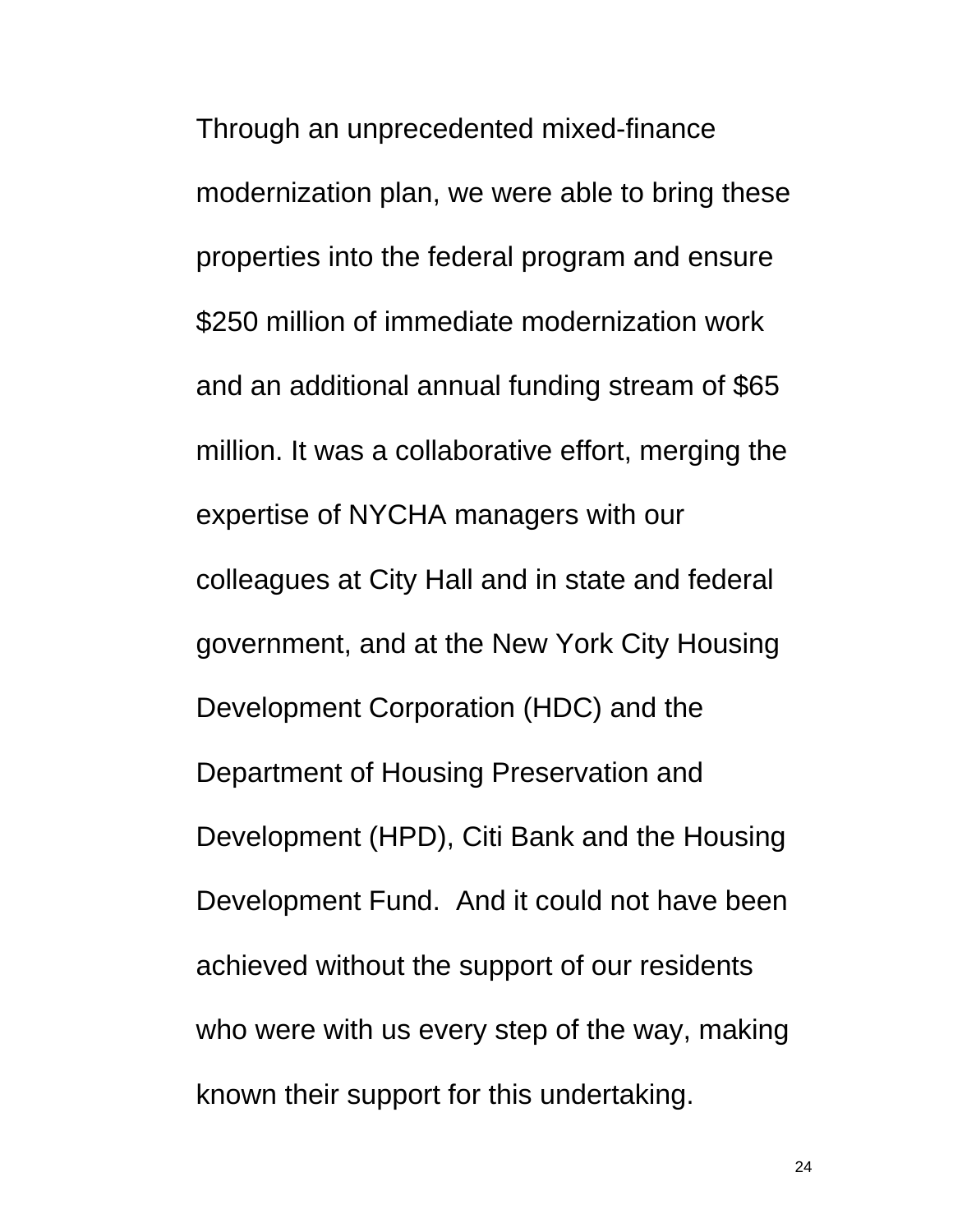Federalization was possible because we laid a strong foundation by opening the lines of communication and strengthening existing relationships with our partners and other key stakeholders, as well as forging new coalitions. But Federalization was just the beginning. It will serve as a model for the large-scale collaborative innovations NYCHA will spearhead as we move forward.

# *Moving Forward*

Our nation is once again in a period of dramatic and deep social change. While the current political environment has provided an array of new opportunities, public housing authorities must still contend with overregulation in some areas, unfunded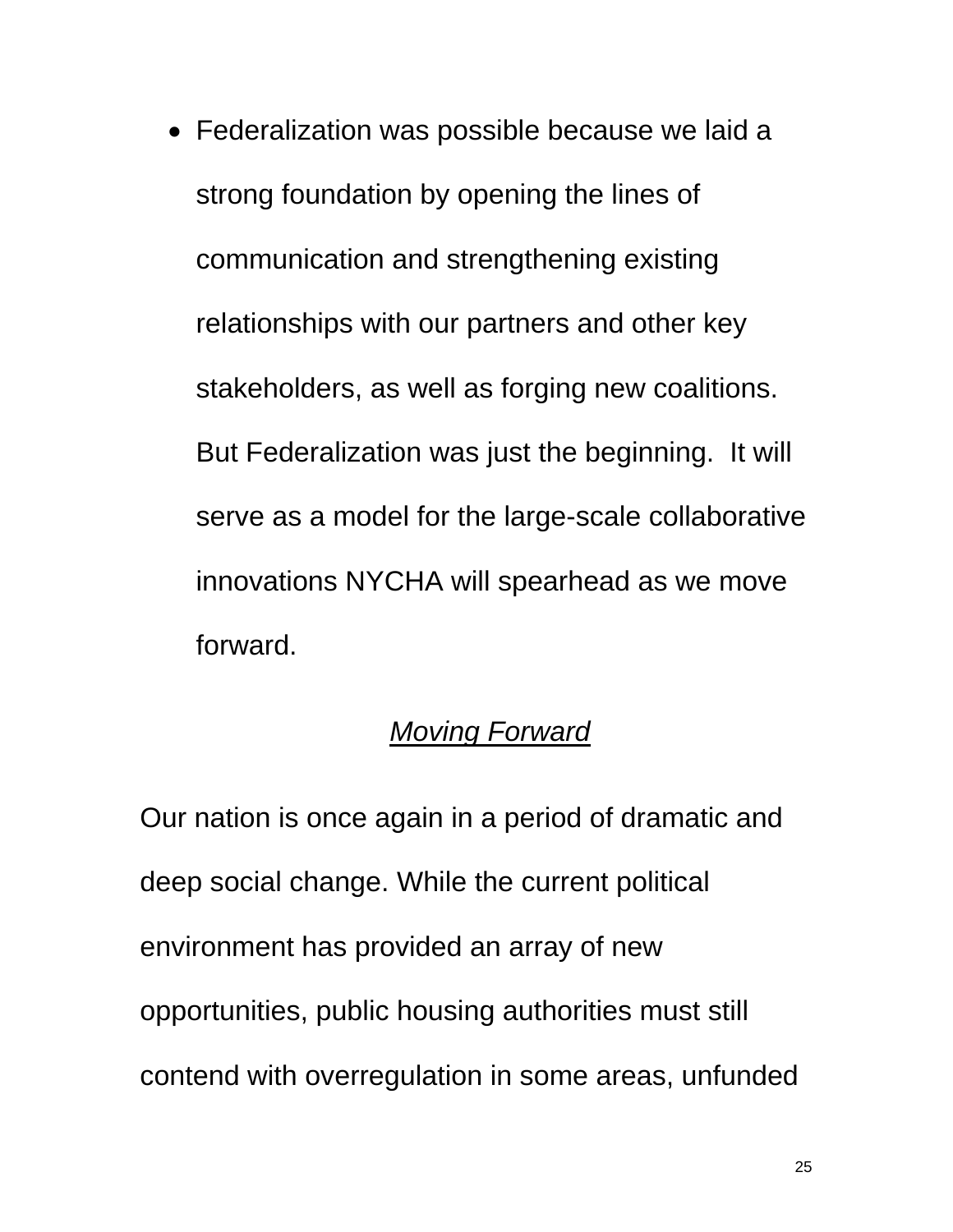mandates, rising energy costs and insufficient financial resources to address a growing and persistent body of capital needs. If we are to thrive in this new marketplace, we must continue to work together to develop the new management and economic tools that will enable our organizations to modernize our operations and ultimately fulfill our core mission of serving families.

• In this new environment, we must rethink how we fulfill our missions and we must reconfirm the enduring importance of public housing to New York City and to our entire nation. If we did not fully understand this before, that lesson was clearly brought home in recent days. With her nomination by President Obama to the U.S.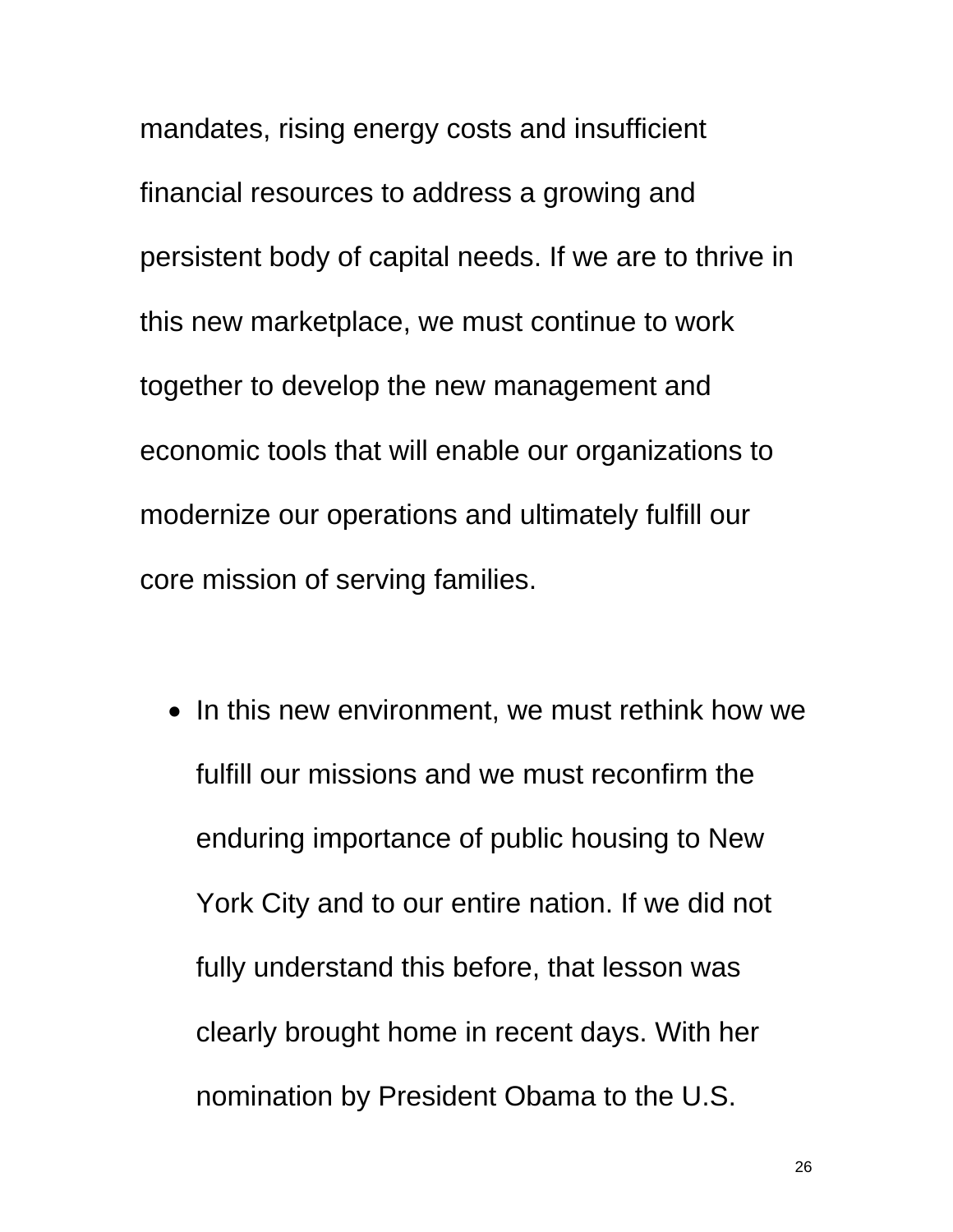Supreme Court and subsequent confirmation by the U.S. Senate, Justice Sonia Sotomayor, who grew up in public housing, has risen higher in public service than any other former NYCHA resident in our history. On Friday June 4, in response to petitions from residents, community advocates and local elected officials, we held a ceremony in recognition of Justice Sotomayor's achievement by renaming the development where she grew up in her honor. As she said in her remarks, "the development held out the promise of a better life…it was the people that lived here who transformed these buildings into a community, sustained each other and helped the next generation to grow." Justice Sotomayor is the real life embodiment of the axiom "if you

27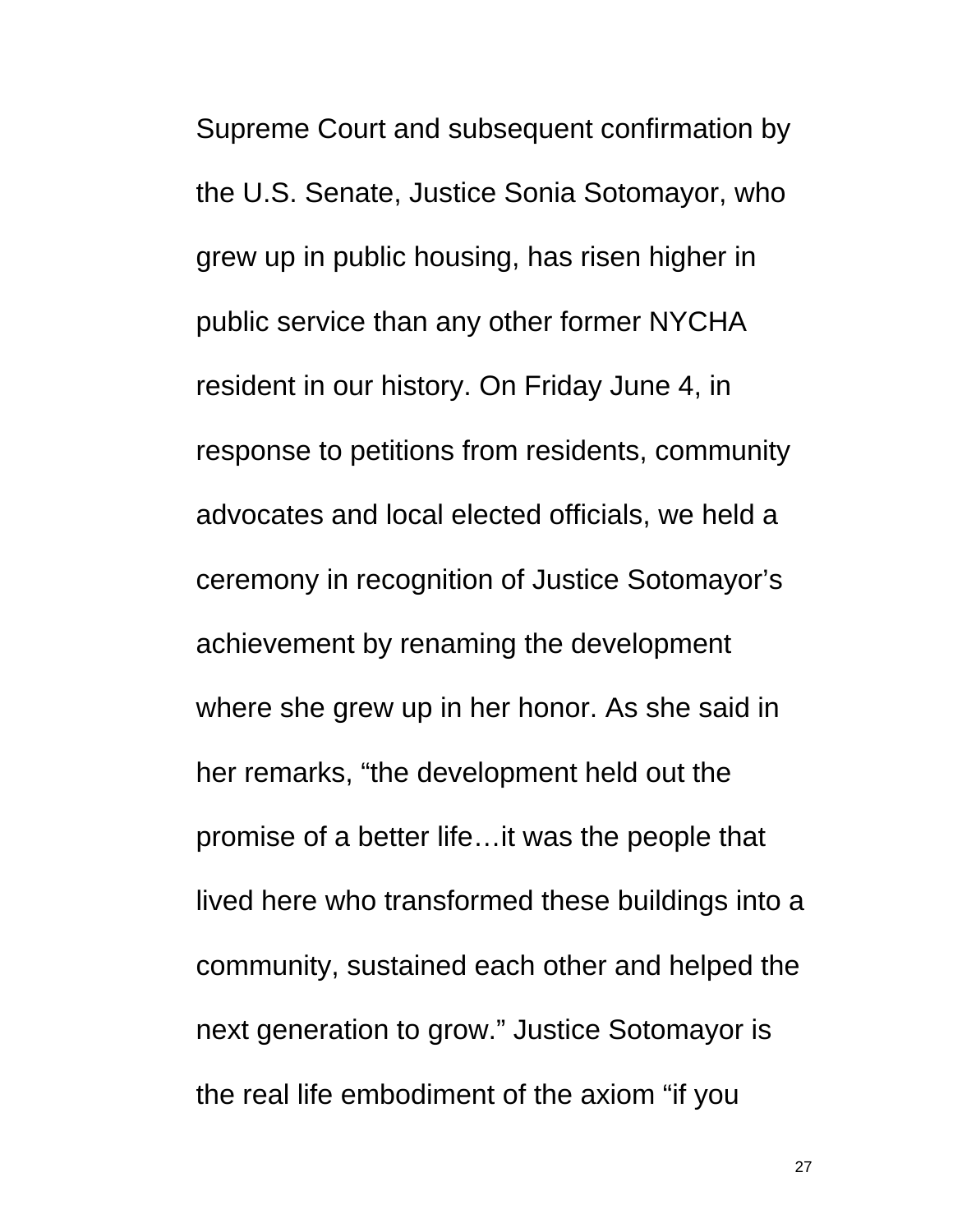study, if you work hard, and are given opportunity, you can achieve anything." She sets forth the example for success that all can strive for. We have many more individuals of achievement that are our alumni – achieving success in a variety of fields: from across the professions, in business, science, entertainment and politics. They all serve to define the enduring importance of public housing.

 We must recognize that yesterday's solutions will not address the challenges we face today. We must join together and establish a new blueprint from which we can create the funding sources necessary to meet our organization's needs under a predictable, stable and rational program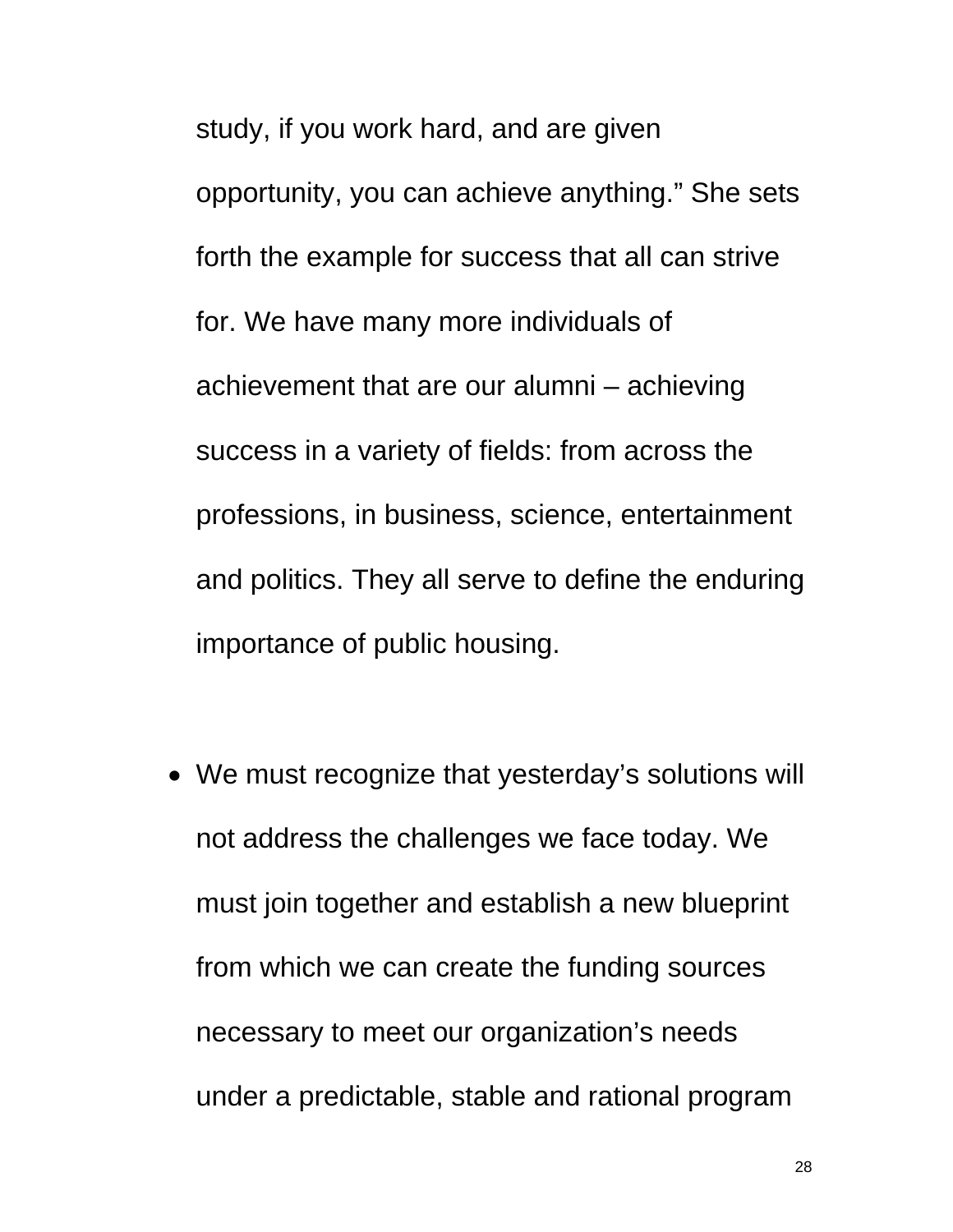structure, and that allows for the flexibility to adopt innovative, local solutions, as well. That is why I have undertaken a major effort to produce a comprehensive five-year plan, the *Plan to Preserve Public Housing (PPPH)* that articulates our strategies for preserving, strengthening and securing public housing and increasing the stock of affordable housing in New York City. The Plan will set forth ambitious Five Year goals with an emphasis on ensuring fiscal stability, maximizing the value of NYCHA's assets in a way that preserves public housing and increases the number of affordable units; promotes environmental sustainability; improves the quality of life and enhances self-sufficiency for residents; and ensures a productive and safe working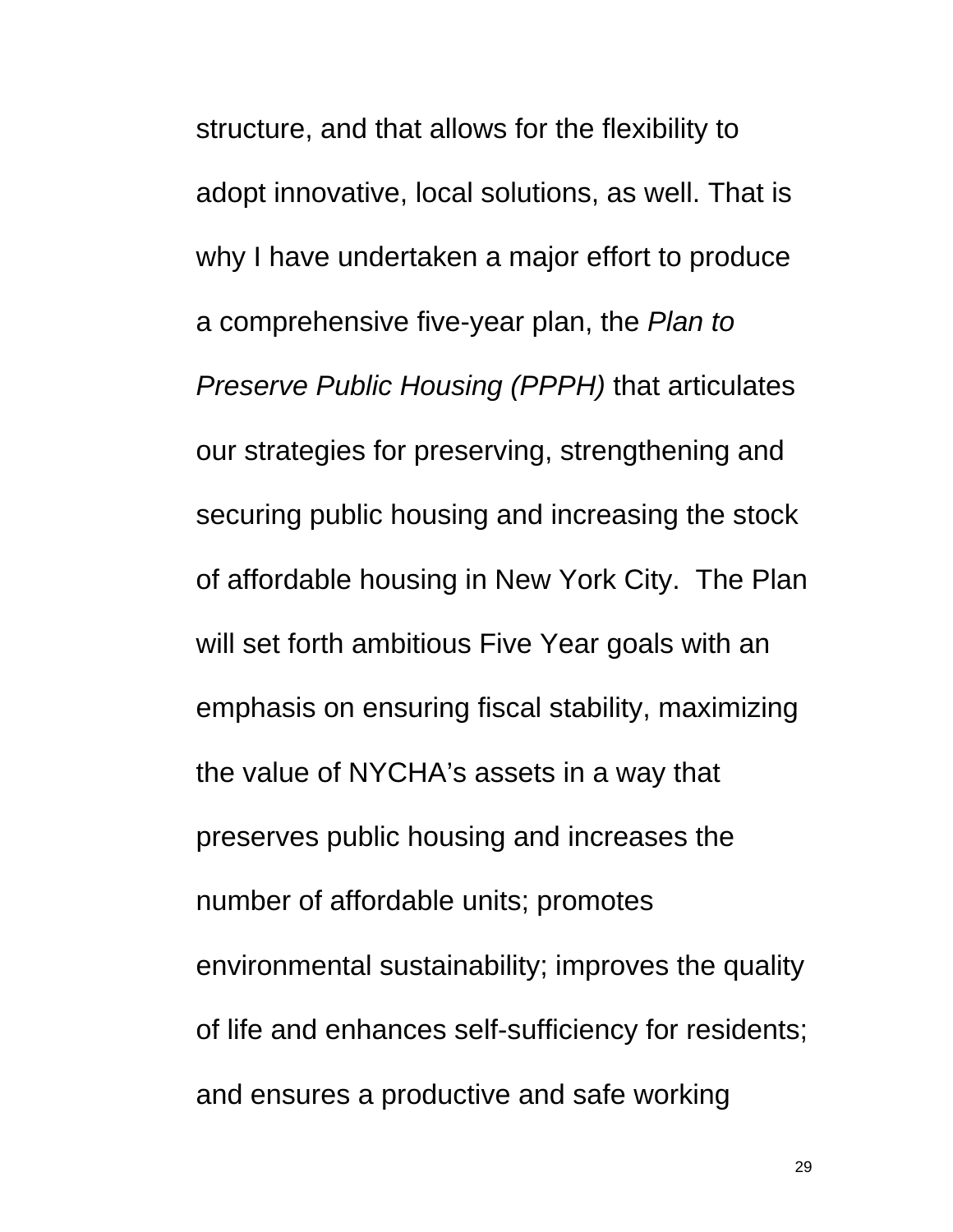environment that encourages growth and development using indicators to measure real outcomes on people, in addition to physical assets.

• In developing the Plan, we are employing a transparent and inclusive process, engaging key stakeholders and including staff, residents, elected officials, union representatives, philanthropic funders, community partners, thought leaders and other supporters of public and affordable housing which, of course, includes many of you. We must engage all of our stakeholders in bringing forth the bold ideas that will help NYCHA and all of us who are committed to public and affordable housing secure new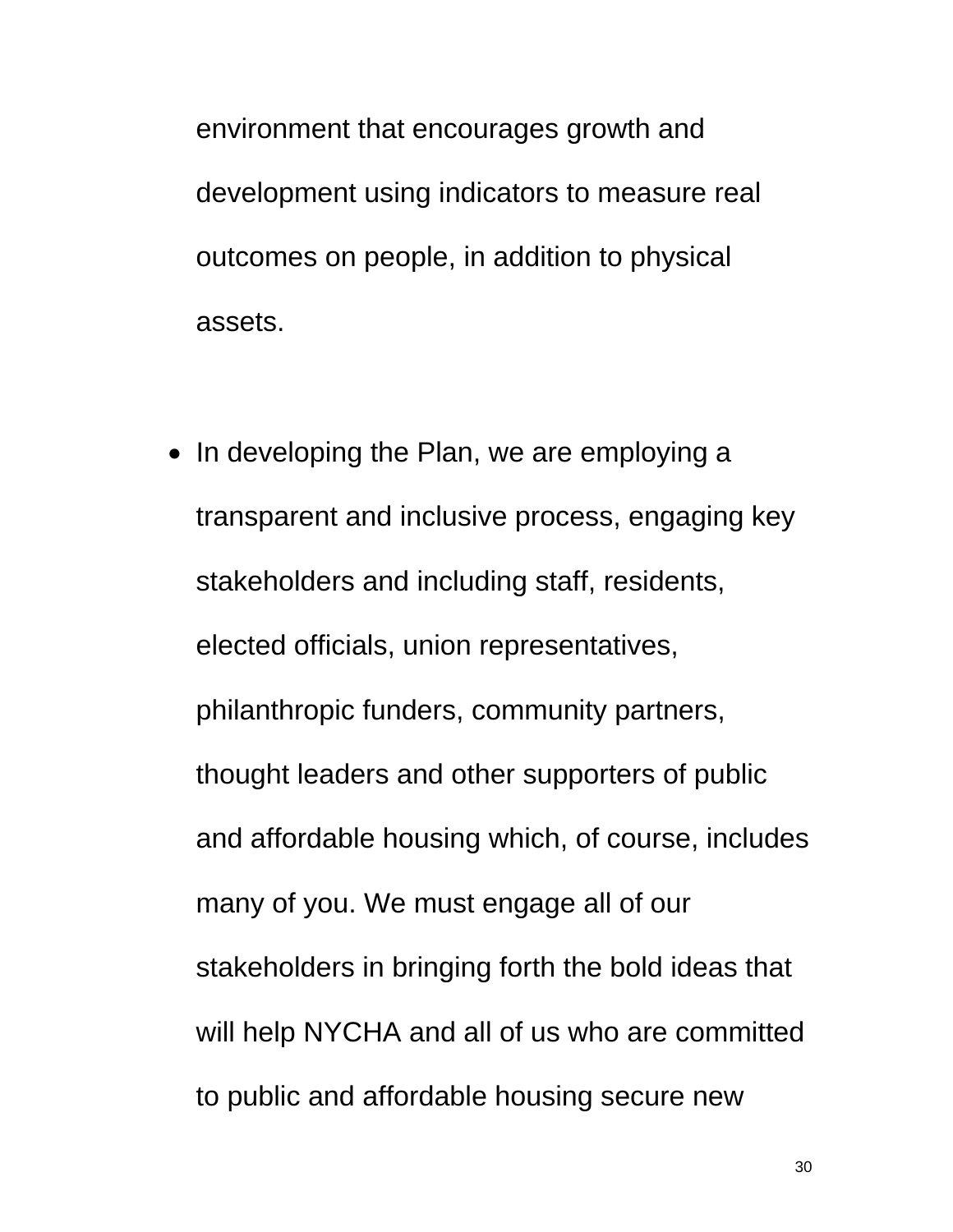resources, raise capital, identify new markets, and develop the management tools that, I believe, will prove vital to our long term success. Today, collaborative efforts with our sister agencies will lead to better utilization of NYCHA's property, as well as reduced land costs in fulfilling the Mayor's plan to preserve and create affordable housing. We hope to create economically diverse communities through mixed income projects – joining private and capital dollars in support of our efforts. We hope to use new financial instruments, such as New Market Tax Credits, to fund our developments and community services. And we hope to employ new strategies for housing our aging seniors who may live alone, in some cases transitioning their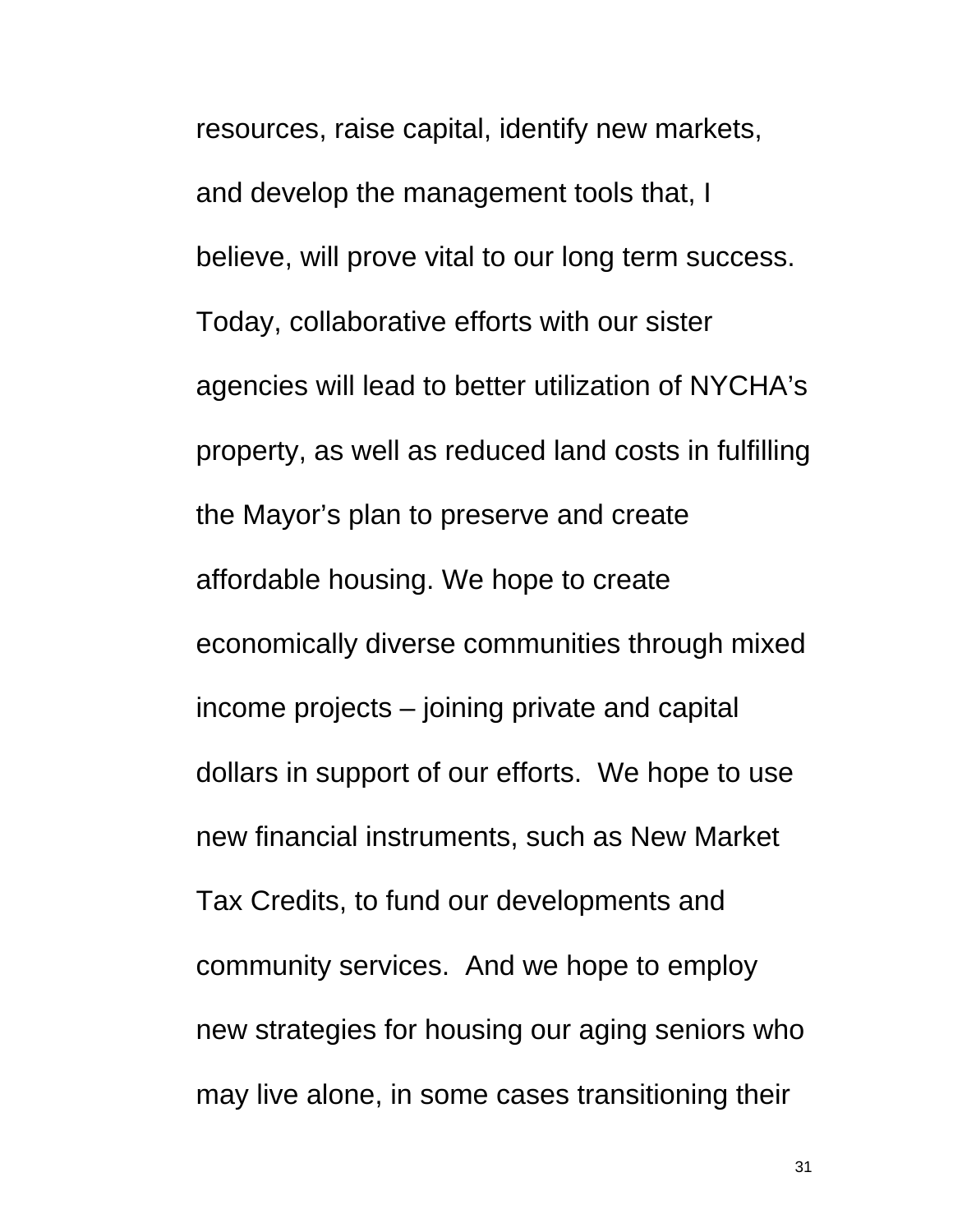larger apartments for use by families who may be just starting out while ensuring that our seniors receive the care and services they depend on.

### *Conclusion*

Affordable housing is one of our nation's sacred responsibilities and a public good that is as important today as it has ever been. Today's forum is proof of that. The opportunity we are both presented with and that our collective efforts can help create are of a scale only seen once every few generations—perhaps once every century. The change we seek—and the families we serve depend on—can only be achieved if we work